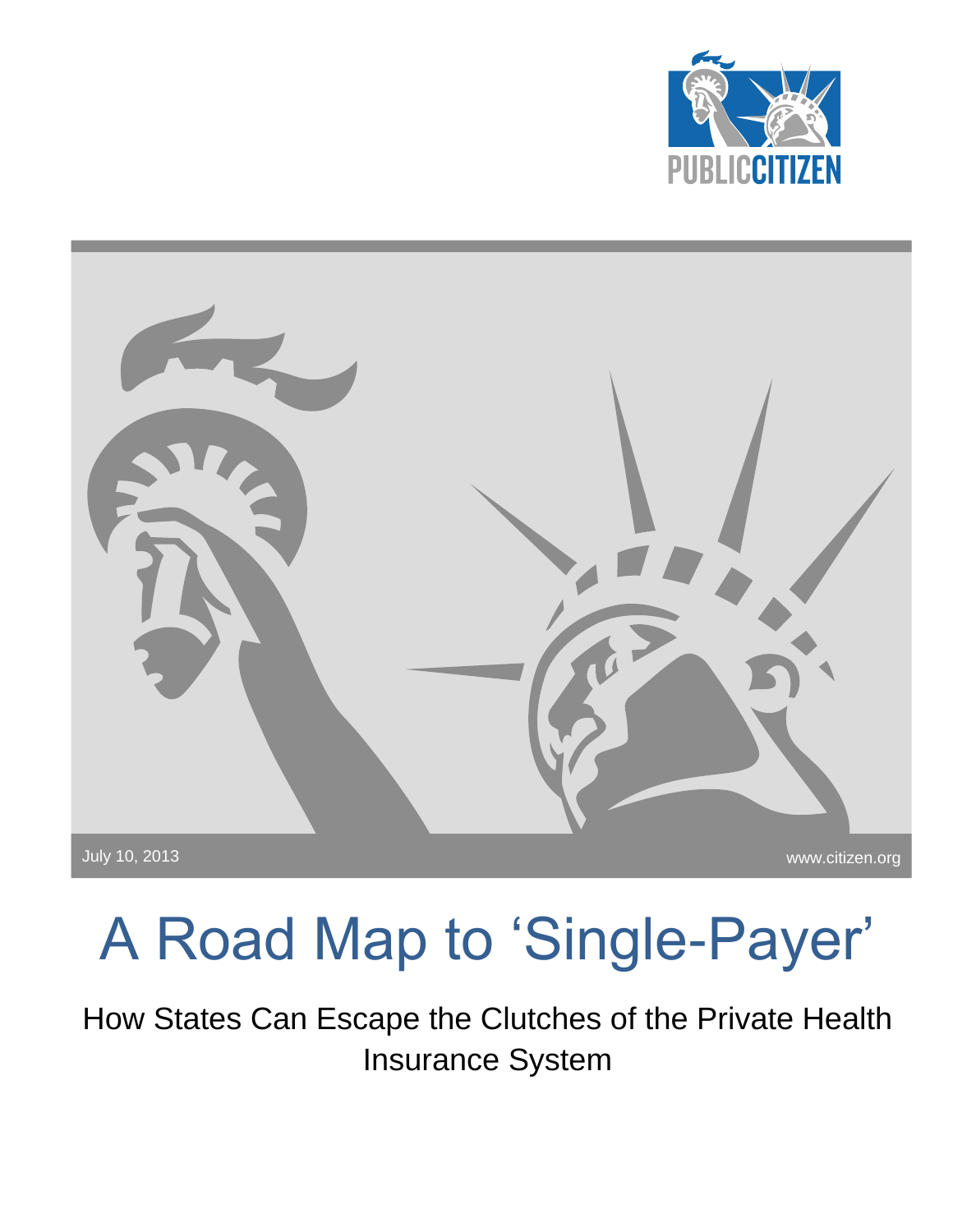#### **Acknowledgments**

This report was written by Taylor Lincoln, Research Director of the Congress Watch division of Public Citizen, and edited by Congress Watch Director Lisa Gilbert, Congress Watch Health Care Counsel Dave Sterrett and Michael Carome, Director of Public Citizen's Health Research Group. Public Citizen's communications department provided invaluable proofreading and stylistic assistance.

Helpful comments were received from Don McCanne, Health Policy Fellow for Physicians for a National Health Program (PNHP) and past President of the group; Andrew McGuire, Executive Director of California OneCare; Deborah A. Richter, Chair of Vermont Health Care for All; and others.

#### **About Public Citizen**

Public Citizen is a national non-profit organization with more than 300,000 members and supporters. We represent consumer interests through lobbying, litigation, administrative advocacy, research, and public education on a broad range of issues including consumer rights in the marketplace, product safety, financial regulation, worker safety, safe and affordable health care, campaign finance reform and government ethics, fair trade, climate change, and corporate and government accountability.



Public Citizen's Congress Watch 215 Pennsylvania Ave. S.E Washington, D.C. 20003 P: 202-546-4996 F: 202-547-7392 [http://www.citizen.org](http://www.citizen.org/)

© 2013 Public Citizen.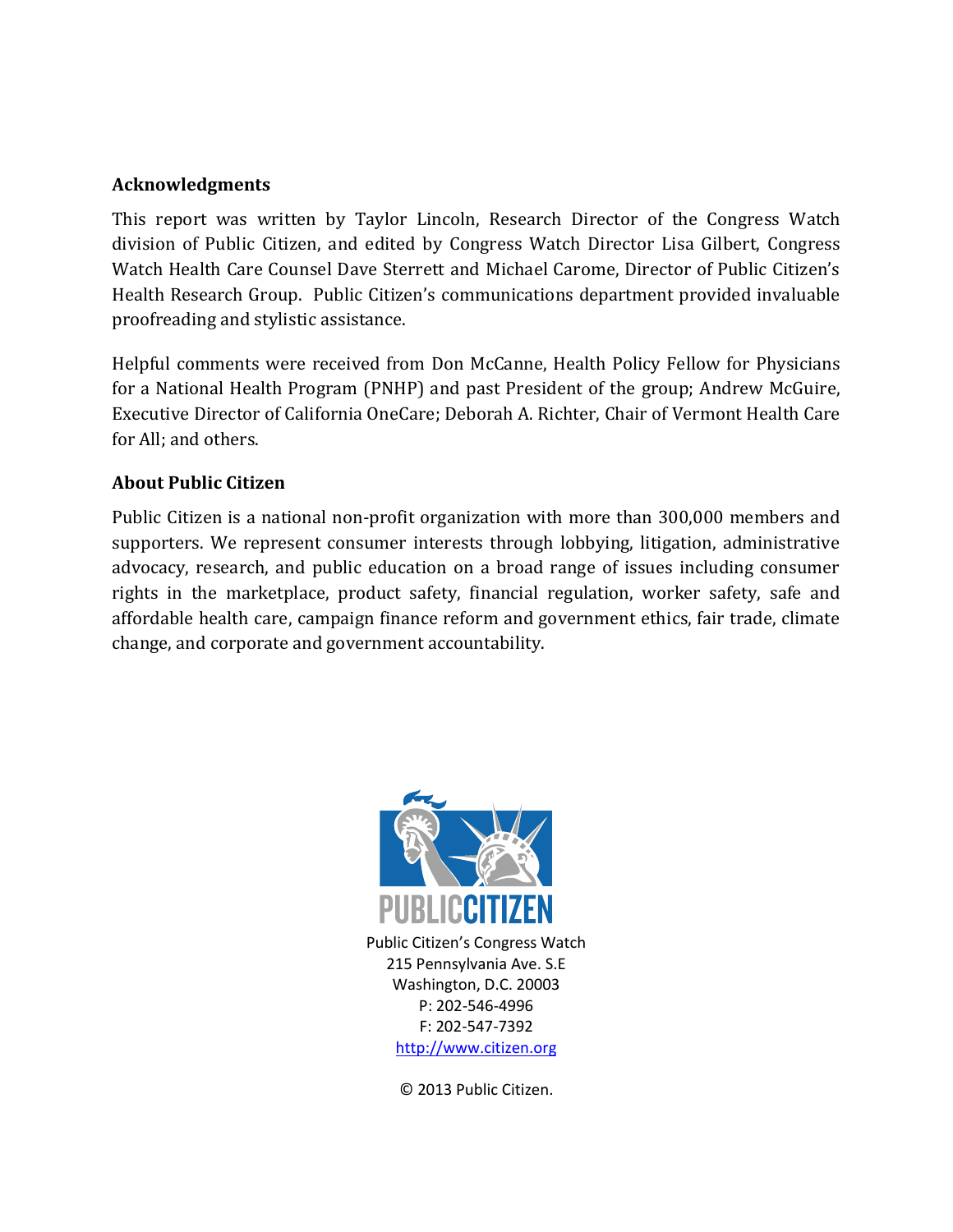### **Contents**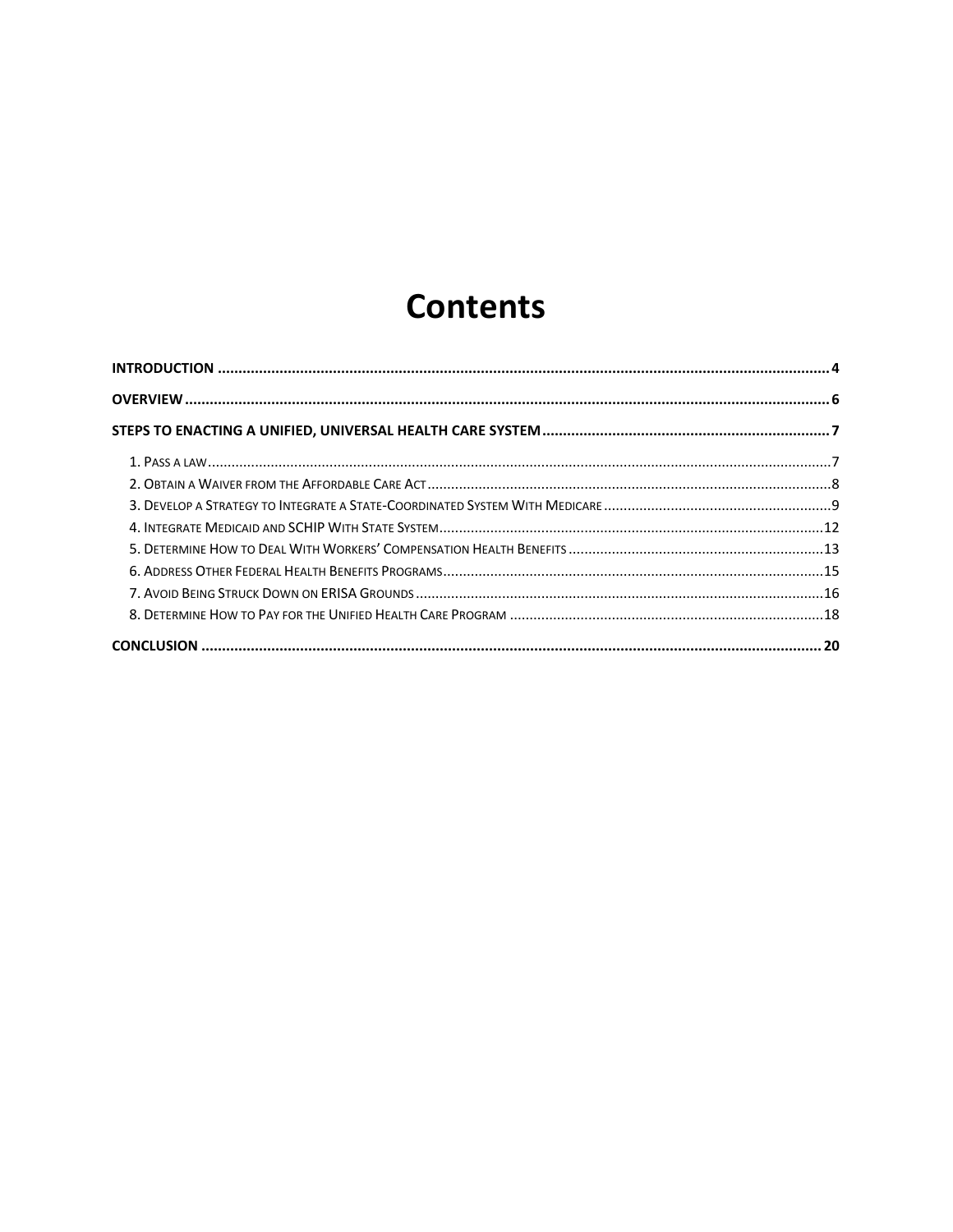## **Introduction**

<span id="page-3-0"></span>In 1962, the Canadian province of Saskatchewan instituted a government-funded system In 1962, the Canadian province of Saskatchewan instituted a government-funded system<br>that provided universal health care services to its residents. Less than a decade later, Canada adopted the Saskatchewan model nationwide.<sup>1</sup>

In the decades since, the Canadian system has become a target of U.S. conservatives, who have frequently accused it of failing to provide Canadians with adequate care. But Canadians themselves have never come to share the view that their system is inadequate.

On the contrary, Canadians consistently express high levels of satisfaction with their health care. They overwhelmingly indicate an opposition to switching to an American-style system, which forces most citizens to obtain health insurance to receive care and requires doctors to interact with a chaotic hodgepodge of private health insurance companies to be paid for their services. 2

Numerous measures offer insight into why Canadians prefer their system. For instance, Canada spends just more than half as much per capita on health care as the United States. Yet the infant mortality rate in Canada is lower than in the United States and Canadians live longer, even though their smoking and drinking rates are higher.<sup>3</sup>

Political observers have long viewed it a quixotic pursuit to create a single-payer system in the United States, where health care policy is a political lightning rod. Consider, for instance, the ferocious level of opposition to the Patient Protection and Affordable Care Act of 2010 (hereinafter, "Affordable Care Act," or ACA), which did not even make significant changes to the structure of the existing system.

Despite conventional wisdom that the United States would never tolerate a single-payer system, Americans' actual views are closely divided. A December 2012 poll found that 40 percent of Americans favored a single-payer system and 44 percent opposed one. <sup>4</sup> That single-payer could nearly break even is remarkable, given the incessant fear-mongering by conservatives about the supposed evils of a "government takeover" of health care. An earlier poll, conducted in 2006 by USA Today, ABC News and Kaiser Family Foundation,

 $\overline{a}$ <sup>1</sup> Elaine Bernard, *The Politics of Canada's Health Care System: Lessons for the U.S.*, RADICAL AMERICA (1993) at 3- 4, [http://hvrd.me/10IYi7l.](http://hvrd.me/10IYi7l) 

<sup>2</sup> *See*, *e.g.*, *Is the U.S. Health Care System the "Envy of the World"? Not in Canada*, HARRIS INTERACTIVE (May 13, 2009), [http://bit.ly/P97Iiy.](http://bit.ly/P97Iiy) 

<sup>3</sup> *See* 2012 Organisation for Economic Co-operation and Development Health Data[, http://bit.ly/10Sssk3.](http://bit.ly/10Sssk3) 

<sup>4</sup> *40% Favor Single-Payer Health Care System, 44% Oppose*, RASMUSSEN REPORTS (Dec. 17, 2012), [http://bit.ly/TW4vGD.](http://bit.ly/TW4vGD)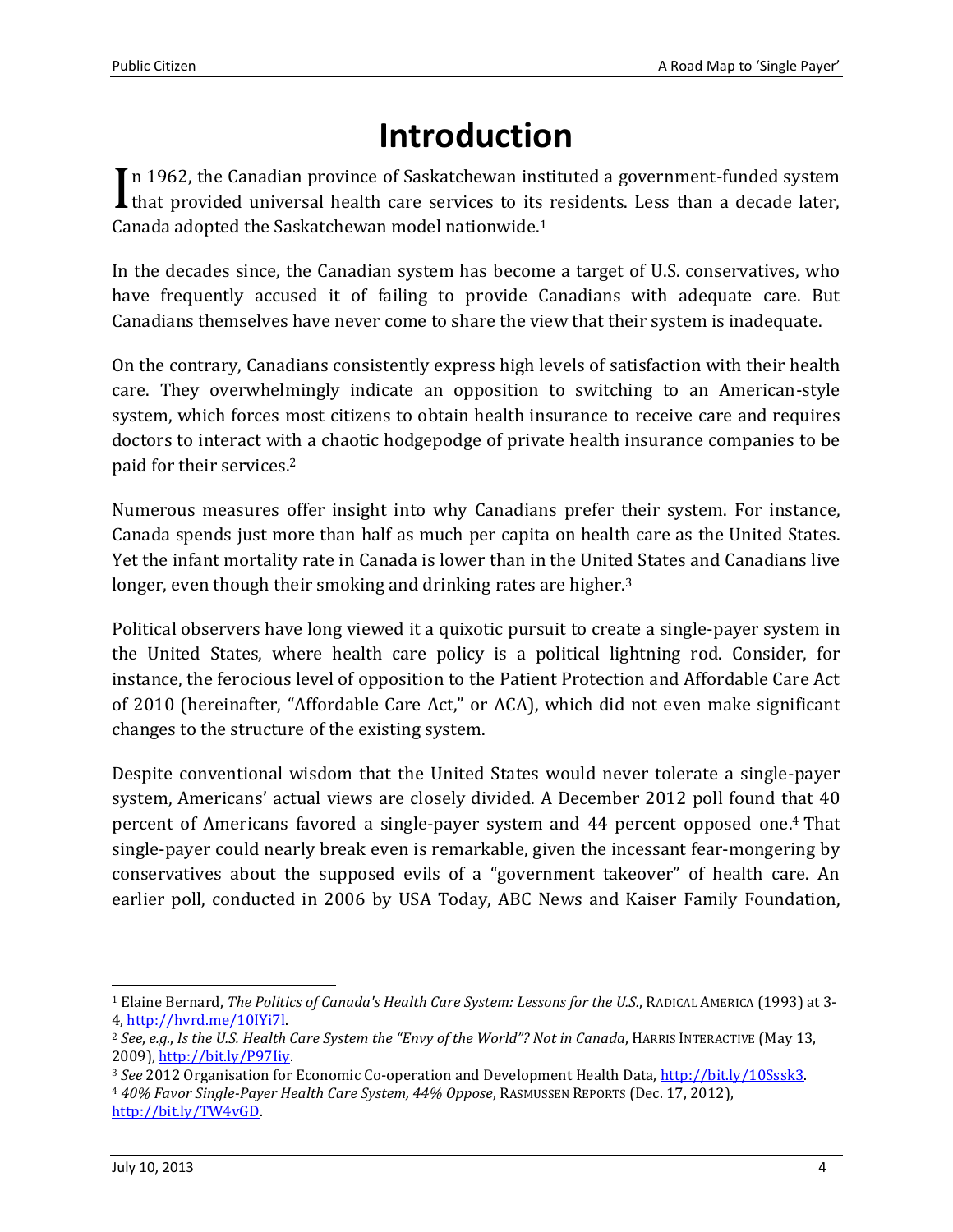found that 56 percent of Americans favored a system providing for universal health care coverage.<sup>5</sup>

The Affordable Care Act sought to enable those who do not receive health insurance through their employer to be able to purchase insurance on their own for affordable rates (often with the assistance of subsidies) without suffering penalties for pre-existing conditions. But the ACA did not alter the regime of requiring providers to seek reimbursement from innumerable insurance companies and other sources, a process that exacts enormous administrative costs.

The Affordable Care Act provides an opening for states to craft their own health care systems. It permits states to apply for an exemption from the act's requirements beginning in 2017. In order to receive a waiver, a state would need to demonstrate that its alternative proposal would meet the performance benchmarks of the Affordable Care Act.

The potential to receive a waiver from the ACA raises the possibility that a state could approximate the experiment with a single-payer system that Saskatchewan embarked on a half-century ago. The existence of federal programs, especially Medicare and Medicaid, prevents states from enacting pure single-payer systems on their own. But the flexibility of many federal programs permits the creation of systems that would capture many of the benefits promised by a single-payer system, particularly reducing administrative costs, increasing access to care and improving coordination of care.

If such a system were to generate enviable results upon implementation, other states, or even the entire federal government, might follow.

Vermont in 2011 passed legislation that called for it to create a "universal and unified health system." <sup>6</sup> The pathway for Vermont to fulfill its vision will be challenging. Aside from obtaining a waiver from the mandates of the Affordable Care Act, Vermont will need to obtain waivers to permit federal programs, chiefly Medicare and Medicaid, to be integrated to the extent possible into its state-operated program.

Moreover, Vermont and any other states that set out to create unified systems will need to navigate a legal minefield arising from the 1974 Employee Retirement Income Security Act (ERISA), which forbids states from regulating employer benefits plans. A small body of case law provides grounds for cautious optimism that the hurdles of ERISA can be overcome.

Despite the challenges, the potential rewards are significant: affordable access to care for all, more comprehensive and better coordinated care, and overall cost savings.

<sup>5</sup> Julie Appleby, *Universal Care Appeals to USA*, USA TODAY (Oct. 16, 2006), [http://usat.ly/11lemZZ.](http://usat.ly/11lemZZ)

<sup>6</sup> *See* Vermont Act 48 (2011), [http://bit.ly/UgO1Kz.](http://bit.ly/UgO1Kz)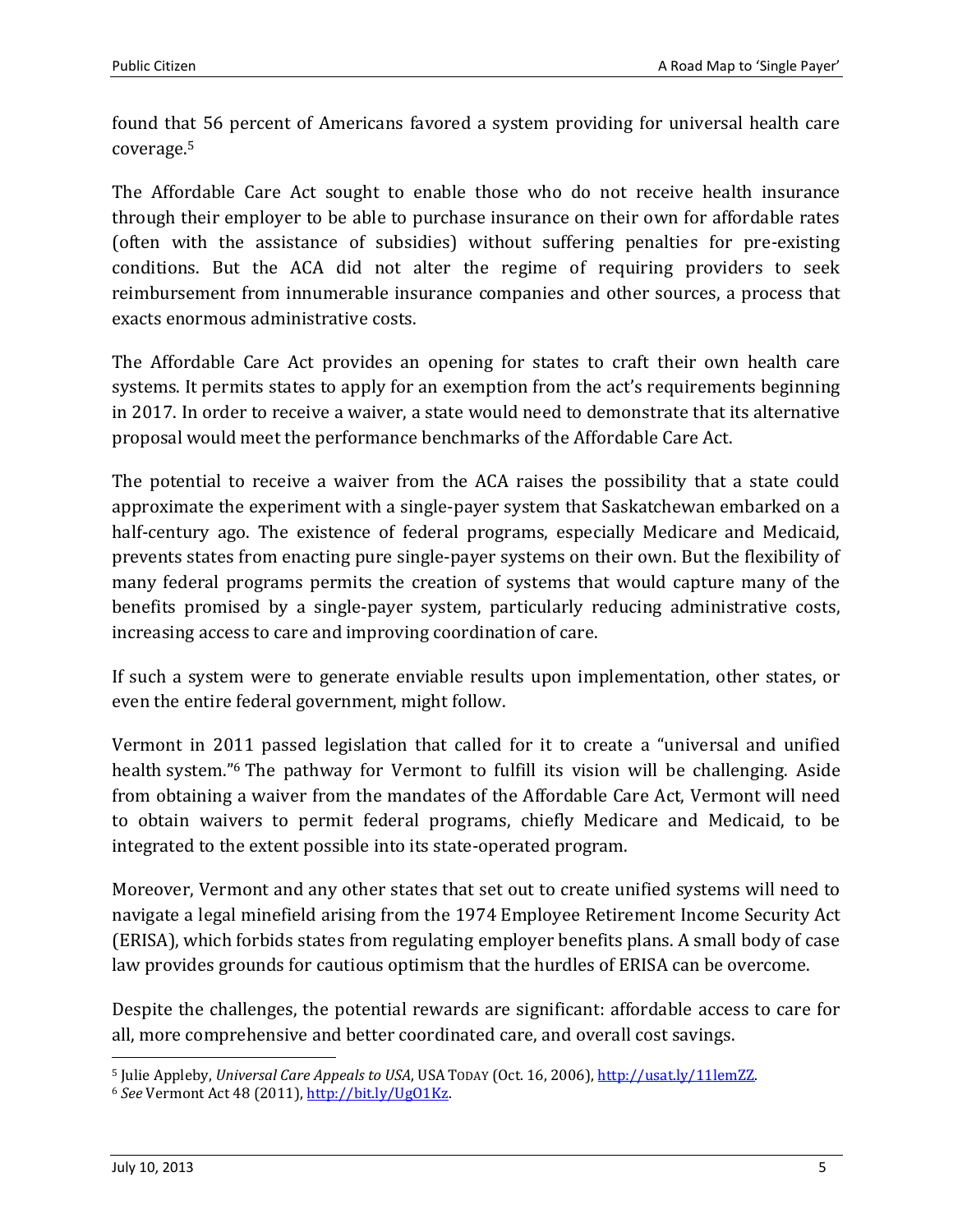## **Overview**

<span id="page-5-0"></span>The objective of this report is to outline steps that a state would need to undertake to develop a health care system that most closely resembles a government-administered single-payer system, such as is used in Canada. Because federal funding streams prevent a state from creating a pure single-payer system, we present a road map to a "unified, universal" system that would seek to come as close as possible to capturing the benefits that pure single-payer would offer.

This report's scope is primarily limited to outlining the obstacles a state would face in implementing a unified, universal system. Aside from suggesting broad principles that are generally shared by single-payer advocates (such as ensuring comprehensive care for all and taking steps to control costs), we do not generally prescribe details about how a state might choose to design its system. Instead, this report is focused on providing guidance to state policy makers on their options to overcome circumstances that they cannot control so they can make decisions about the details that they can.

The findings of experts in Vermont are frequently cited herein. This is not meant as an endorsement of Vermont's plan. Rather, these experts are cited because they have done significant work toward answering the questions that this report addresses.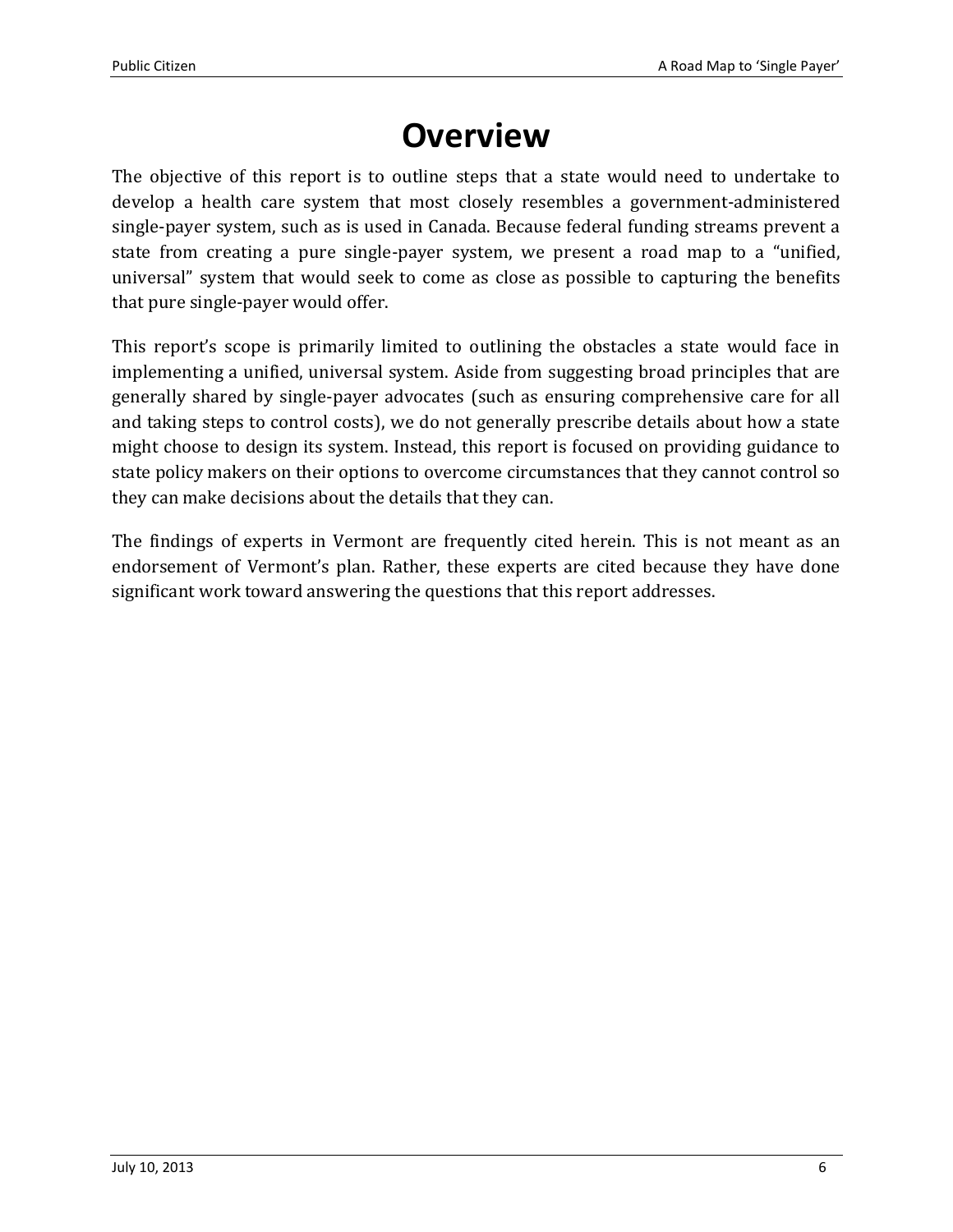## <span id="page-6-0"></span>**Steps to Enacting a Unified, Universal Health Care System**

This report outlines the obstacles that a state would have to overcome to create a unified, universal health care system. With the exception of the first step—to pass a law—these steps should be pursued concurrently.

## <span id="page-6-1"></span>**1. Pass a law**

The first step for a state to embark on the road to a unified, universal health care system is to pass legislation calling for the creation of such a system, as Vermont did in 2011.<sup>7</sup> California's legislature in 2006 and 2008 passed bills to create a universal government-run system, although California Gov. Arnold Schwarzenegger (R) vetoed both bills.<sup>8</sup>

A state law expressing a policy of moving to a universal system would likely delegate many details to the officials in charge of enacting it, as was the case with Vermont's law. But such a law should include several principles, including:

- 1. The new system will provide comprehensive, universal care to the extent permitted under law;<sup>9</sup>
- 2. A state-chartered agency will receive funding to process and pay health care bills to the extent permitted by law;
- 3. The state will seek to the extent possible to integrate federally administered health benefits into its coordinated system and to recoup the money that the federal government would otherwise have spent on those benefits programs;
- 4. The state will have authority to set uniform prices for services and procedures, and to regulate capital expenditures, such as purchases of medical testing equipment;
- 5. The state legislature will set a total, statewide annual budget for health care expenditures.

 $\overline{a}$ <sup>7</sup> *See* Vermont Act 48 (2011), [http://bit.ly/UgO1Kz.](http://bit.ly/UgO1Kz)

<sup>8</sup> Aurelio Rojas, *Schwarzenegger Vetoes Universal Health Care*, THE SACRAMENTO BEE (Sept. 30, 2008).

<sup>9</sup> At present, federal law does not permit illegal immigrants to participate in health care exchanges, as established by the Affordable Care Act. *See*, *e.g.*, ALISON SISKIN, TREATMENT OF NONCITIZENS UNDER THE PATIENT PROTECTION AND AFFORDABLE CARE, CONGRESSIONAL RESEARCH SERVICE (March 22, 2011), [http://bit.ly/L1511g.](http://bit.ly/L1511g) Such a prohibition appears to prevent a state from providing federally subsidized care to people who are not legal residents. It is possible that the passage of immigration reform legislation would remove this constraint.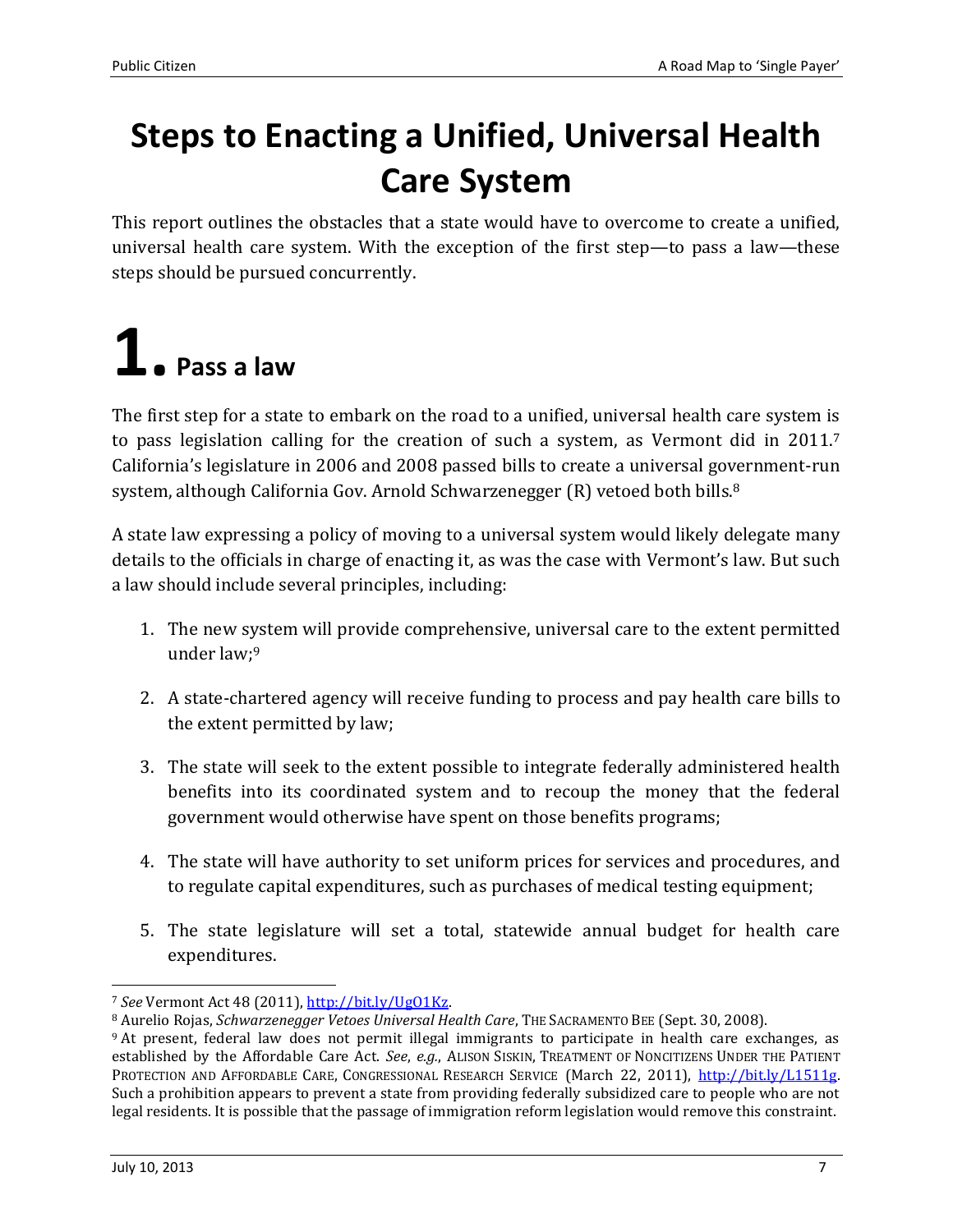# <span id="page-7-0"></span>**2. Obtain a Waiver from the Affordable Care Act**

The Affordable Care Act was the most sweeping overhaul of U.S. health care policy at least since the passage of the Social Security Amendments of 1965, which created Medicare and Medicaid. Among other things, the Affordable Care Act prohibited health insurance companies from rejecting applicants or discriminating on pricing based on pre-existing conditions. The law also required some people who do not receive health insurance through their employer to purchase individual policies or pay a fine, provided subsidies to help individuals with incomes of up to 400 percent of the poverty level purchase health insurance, and greatly expanded eligibility for Medicaid by including those whose incomes are up to 133 percent of the federal poverty level. 10

The law's prescriptions would be a roadblock to states endeavoring to establish universal care systems but for its inclusion of a section permitting states to apply for a "waiver of all or any requirements … with respect to health insurance coverage within that State for plan years beginning on or after January 1, 2017."<sup>11</sup>

The criteria for receiving a state innovation waiver include demonstrating that a proposed alternative will provide coverage at least as comprehensive and as affordable as called for in the Affordable Care Act, that coverage will be provided to at least as many people as under the act, and not impose extra costs on the federal government. <sup>12</sup> The waiver provision calls for the federal government to make payments to the state equaling those that the government would otherwise have made pursuant to the Affordable Care Act.<sup>13</sup>

**Conclusion:** The standards called for in the waiver provision in the Affordable Care Act appear to be easily attainable by a state that wishes to establish a universal care system. Such a state system would almost certainly offer greater access to care and more comprehensive benefits than called for in the ACA. If a state is willing to provide these added services, the federal government should be willing to grant an ACA waiver.

<sup>10</sup> *See, Explaining Health Care Reform: Questions About Health Insurance Subsidies*, KAISER FAMILY FOUNDATION (July 2012)[, http://bit.ly/17liO1X.](http://bit.ly/17liO1X) 

<sup>11</sup> The Patient Protection and Affordable Care Act, Public Law 111-148, Section 1332 (March 23, 2010), [http://1.usa.gov/gaf3kD.](http://1.usa.gov/gaf3kD)

 $\overline{a}$ 

<sup>12</sup> *Id.*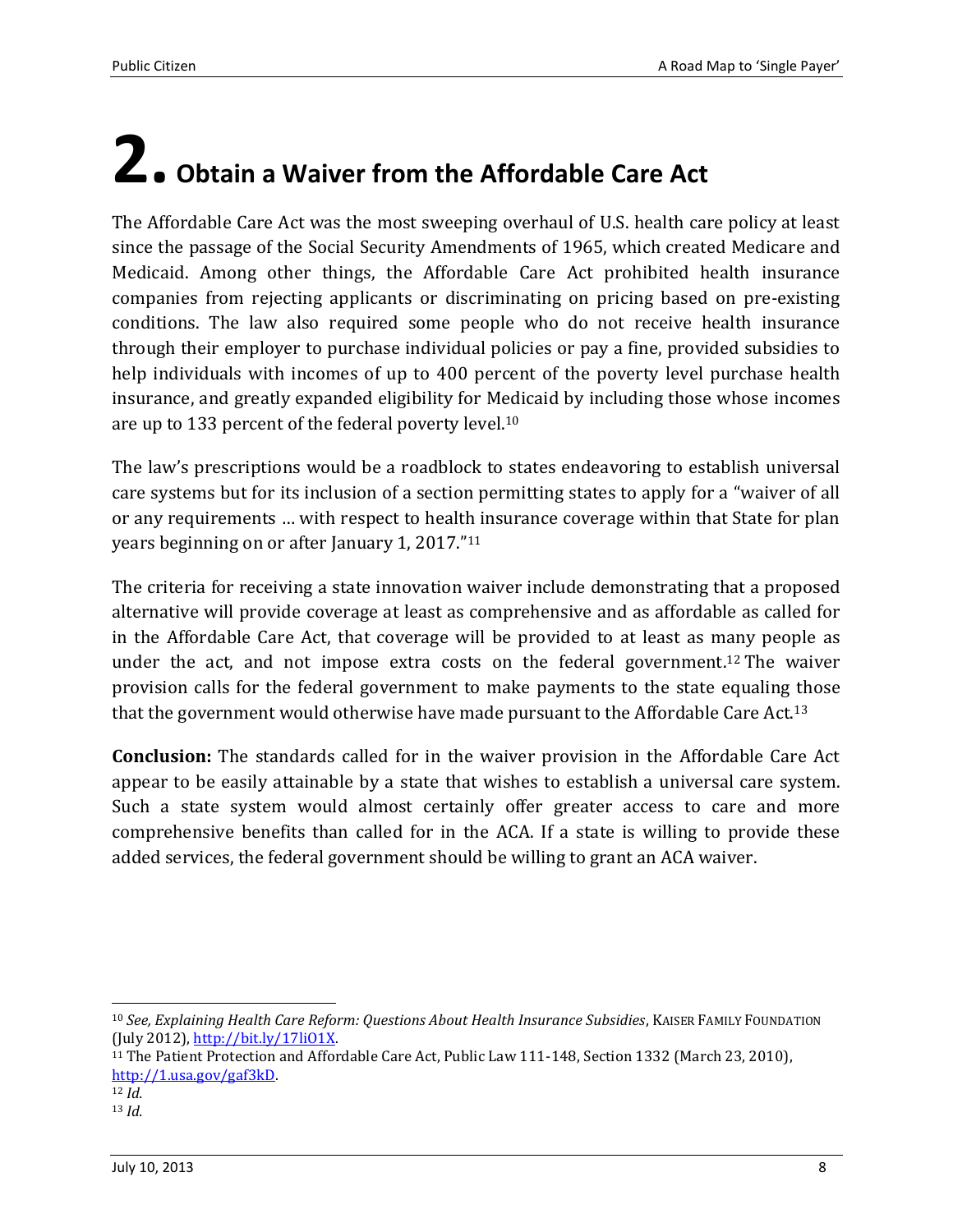## <span id="page-8-0"></span>**3. Develop a Strategy to Integrate a State-Coordinated System With Medicare**

Medicare is a federal program that provides nearly universal care to those 65 years of age and older and to those with long-term disabilities. Federal spending on Medicare accounts for about one-fifth of all health care spending in the United States.<sup>14</sup>

The existence of Medicare is both a blessing and an obstacle to the goal of achieving a staterun unified, universal health care system. On the plus side, Medicare embodies some of the core qualities that single-payer advocates desire: It offers universal care to those who are eligible and it is publicly funded. Single-payer advocates often refer to their idealized program as "Medicare for all" or "Improved Medicare for all." The relative success of the Medicare program is one of the chief points that advocates make in support of creating a single-payer system for people of all ages.

Although far from perfect, Medicare has proven to be superior to private insurance in controlling costs.<sup>15</sup> This success results from Medicare's authority to use its market share to negotiate lower prices for doctors' services (but not for prescription drugs) and from its ability to achieve lower administrative costs.

But because it is a federal program, Medicare poses challenges for would-be unified state systems. Most fundamentally, Medicare represents a major separate "payer," thereby quashing the possibility of a state establishing a pure single-payer system.

Ideally, from a single-payer perceptive, Medicare administrators would agree to furnish a grant to single-payer states in exchange for a promise to provide services at least as comprehensive as the Medicare program calls for. Such an arrangement would be similar to the waiver terms for the Affordable Care Act. But Medicare does not have authority to issue such a grant.

This leaves at least three ways in which a state focused on providing unified, universal care could choose to deal with Medicare.

<sup>14</sup> *See*, *e.g.*, *Biden Overstates Role of Medicare, Medicaid in U.S. Health Care Spending*, POLITIFACT (Feb. 14, 2010), [http://bit.ly/cuYdOz.](http://bit.ly/cuYdOz) 

<sup>15</sup> Diane Archer, *Medicare Is More Efficient Than Private Insurance*, HEALTH AFFAIRS (Sept. 20, 2011), [http://bit.ly/rla7Ap.](http://bit.ly/rla7Ap)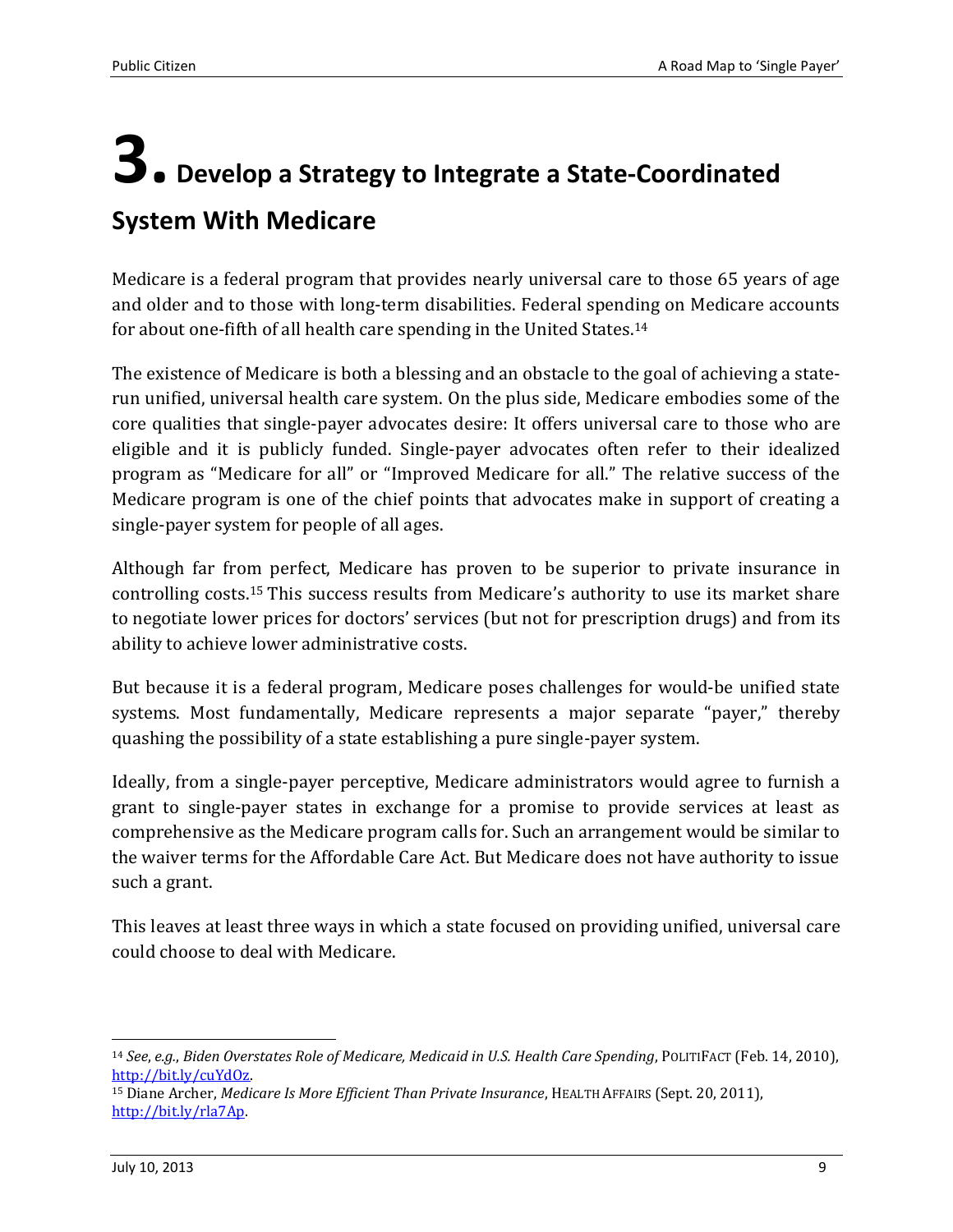First, a state could simply operate its system side-by-side with Medicare, such that residents would transition from the state system to Medicare once they turn 65. But such an arrangement would forego many of the efficiencies promised by a coordinated system because doctors would still be forced to seek reimbursements from multiple sources, the prices of services would continue to vary, and benefit levels would be uneven.

As a second option, a state could seek alterations in the administration of Medicare services to permit billing and pricing for Medicare to be integrated with the state-directed system. The state would act as an intermediary between providers and Medicare, such that providers would submit bills to the state and the state, in turn, would settle up with Medicare.

Several provisions of law permit the federal government to provide waivers to states that would enable them to achieve this second option.<sup>16</sup> Among the opportunities for flexibility, the Affordable Care Act created the Center for Medicare and Medicaid Innovation, which permits waivers for systems that promise to increase efficiency and improve the quality of care.<sup>17</sup>

"This type of waiver could be used alone, or in combination with other provisions, to align the Medicare payment and delivery requirements with Medicaid and create the basis for the single-payer or single 'pipe' system," according to health care experts William C. Hsiao, Steven Kappel and Jonathan Gruber, the authors of a study commissioned by Vermont to explore methods to achieve a system of universal care for the state.<sup>18</sup>

Additional laws provide flexibility for Medicare administrators to permit a state to set prices for Medicare services.<sup>19</sup> At present, Medicare reimburses at rates significantly less than those offered by private insurance. Establishing uniform rates would help simplify the billing process while enhancing fairness.

A third option for an aspiring single-payer state to deal with Medicare would be to become a Medicare Advantage provider. Medicare Advantage is a program in which insurers receive lump sum payments from Medicare in exchange for providing comprehensive Medicare services to enrolled patients.

[http://1.usa.gov/gaf3kD.](http://1.usa.gov/gaf3kD) *See also*, WILLIAM C. HSIAO, STEVEN KAPPEL AND JONATHAN GRUBER, ACT 128 HEALTH SYSTEM REFORM DESIGN ACHIEVING AFFORDABLE UNIVERSAL HEALTH CARE IN VERMONT (2011), at 15, [http://bit.ly/10bE9q3.](http://bit.ly/10bE9q3) [HEREINAFTER *Hsiao et al.*]

 $\overline{\phantom{0}}$ <sup>16</sup> *See,* Incentives For Economy While Maintaining or Improving Quality in Provision of Health Services, 42 USC §1395b-1, Contracts with Medicare Administrative Contractors, 42 USC § 1395kk–1 and THE PATIENT PROTECTION AND AFFORDABLE CARE ACT, PUBLIC LAW 111-148, Section 3021 (MARCH 23, 2010),

<sup>17</sup> *See,* The Patient Protection and Affordable Care Act, Public Law 111-148, Section 3021 (March 23, 2010), [http://1.usa.gov/gaf3kD.](http://1.usa.gov/gaf3kD)

<sup>18</sup> *Hsiao et al., supra* note 16, at 15.

<sup>19</sup> *See*, Social Security Act § 1814(b)3) and § 1833(a)(2).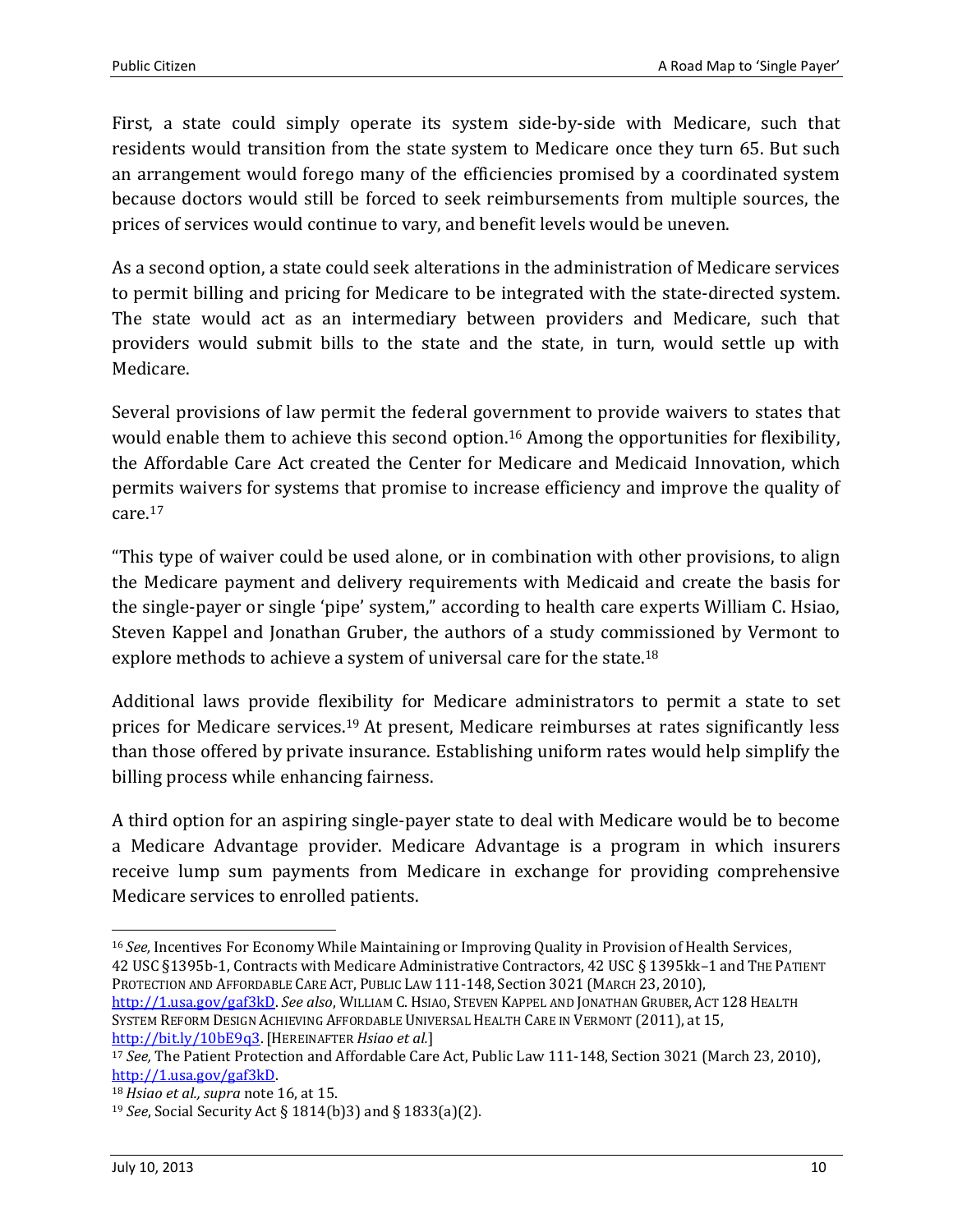Although Medicare Advantage insurers have traditionally been from the private sector, it is possible that a state health care system could qualify, said Robin Lunge, who is the director of health care reform in Vermont. <sup>20</sup> Conceivably, patients choosing to enroll in a state-run Medicare Advantage program would experience a seamless or near-seamless transition when they reached Medicare age. The state-administered health care program, meanwhile, would come much closer to realizing the goal of obtaining a lump-sum grant from Medicare.

**Conclusion:** An arrangement in which a state-coordinated system acts as the processor of Medicare bills and reimbursement rates are made uniform for all patients would reap many, though not all, of the advantages of a pure single-payer system. Such a system would appear to patients and providers to be integrated, but it would carry additional administrative costs for the state to submit claims to Medicare and distribute reimbursements to providers.

Achieving such an arrangement seems feasible under current law. Hsiao et al., the authors of the study outlining options for Vermont, share this view. "The outcome of any waiver negotiation is uncertain," they wrote. "However, there is sufficient flexibility under federal law through administrative flexibility and waivers to achieve alignment in billing and other administrative functions." 21

The possibility of a state health care system becoming certified as a Medicare Advantage provider offers the potential to realize even greater efficiencies. Because enrollment in Medicare Advantage is a choice for beneficiaries, it would not be possible to compel Medicare patients to sign up for the state's plan. But if the state plan offered appealing benefits and services, it might attract high rates of enrollment. Such a result could largely achieve the single-payer objective of merging Medicare and the state program.

<sup>&</sup>lt;sup>20</sup> Taylor Lincoln, research director of Public Citizen's Congress Watch division, interview with Robin Lunge, director of health care reform, Vermont Agency of Administration (May 23, 2013). <sup>21</sup> *Hsiao et al., supra* note 16, at 16.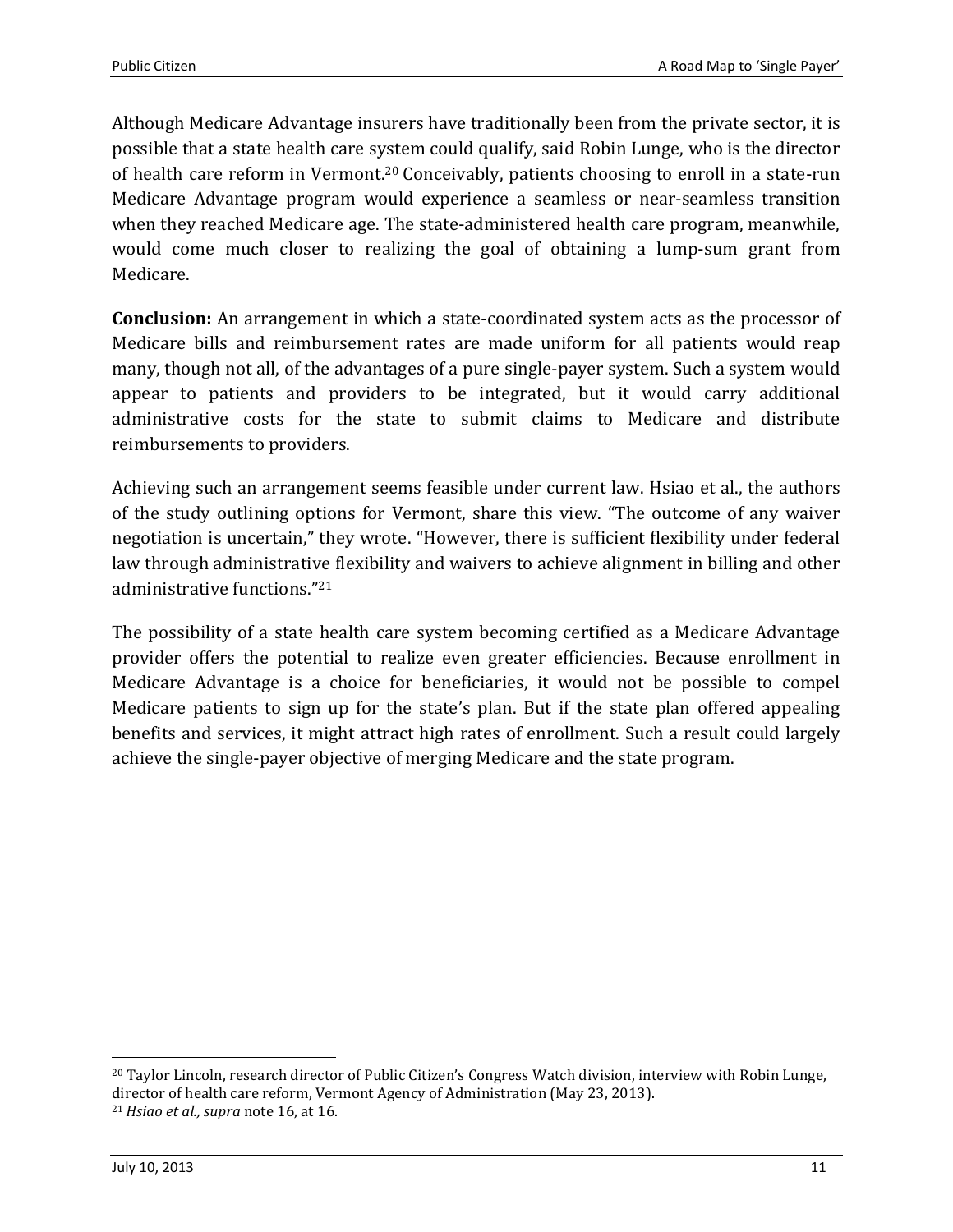# <span id="page-11-0"></span>**4.Integrate Medicaid and SCHIP With State System**

Another major federal health care program is Medicaid, which pays for care for people who have low incomes. An adjunct of Medicaid is the State Children's Health Insurance Program (SCHIP), a more generous program that provides care to children whose families have low incomes.

Medicaid is integral to the Affordable Care Act's goal of expanding access to health care. Under the ACA, individuals earning up to 133 percent of the poverty level will be eligible for Medicaid, provided that the state in which they live accepts the federal money to pay for the expansion.<sup>22</sup>

The designers of statewide systems may find it easier to adapt Medicaid to their program than Medicare. This is because Medicaid already is administered by states and Medicaid's authorizing legislation provides a wide berth for state-level customization.

"The Social Security Act gives the Secretary of Health and Human Services authority to approve experimental, pilot, or demonstration projects that promote the objectives of the Medicaid and CHIP programs," Medicaid's Web site states.<sup>23</sup> "The purpose of these demonstrations, which give states additional flexibility to design and improve their programs, is to demonstrate and evaluate policy approaches such as … using innovative service delivery systems that improve care, increase efficiency, and reduce costs."

Vermont's policy leaders envision the state reimbursing providers at the same rates for treating Medicaid patients as for treating others, which would be a departure from the current system, in which Medicaid reimbursements are far lower.<sup>24</sup>

As envisioned in Vermont, all patients would use smart cards at the point of service. The cards would embed information about which programs, such as Medicare or Medicaid, that a patient is enrolled in. While that information would be transmitted to the state claims

l <sup>22</sup> *See*, *Medicaid Expansion*, AMERICAN PUBLIC HEALTH ASSOCIATION (viewed on May 13, 2013), [http://bit.ly/198QTRl.](http://bit.ly/198QTRl)

<sup>23</sup> *Section 1115 Demonstrations*, MEDICAID.GOV (viewed on May 13, 2013), [http://bit.ly/IATwm0.](http://bit.ly/IATwm0) *See also*, *Medicaid Program; Review and Approval Process for Section 1115 Demonstrations; Application, Review, and Reporting Process for Waivers for State Innovation; Final Rules*, 77 FEDERAL REGISTER 11678 (Feb. 27, 2012), [http://1.usa.gov/13eOsYf.](http://1.usa.gov/13eOsYf) 

<sup>&</sup>lt;sup>24</sup> Taylor Lincoln, research director of Public Citizen's Congress Watch division, interview with Robin Lunge, director of health care reform, Vermont Agency of Administration (May 23, 2013).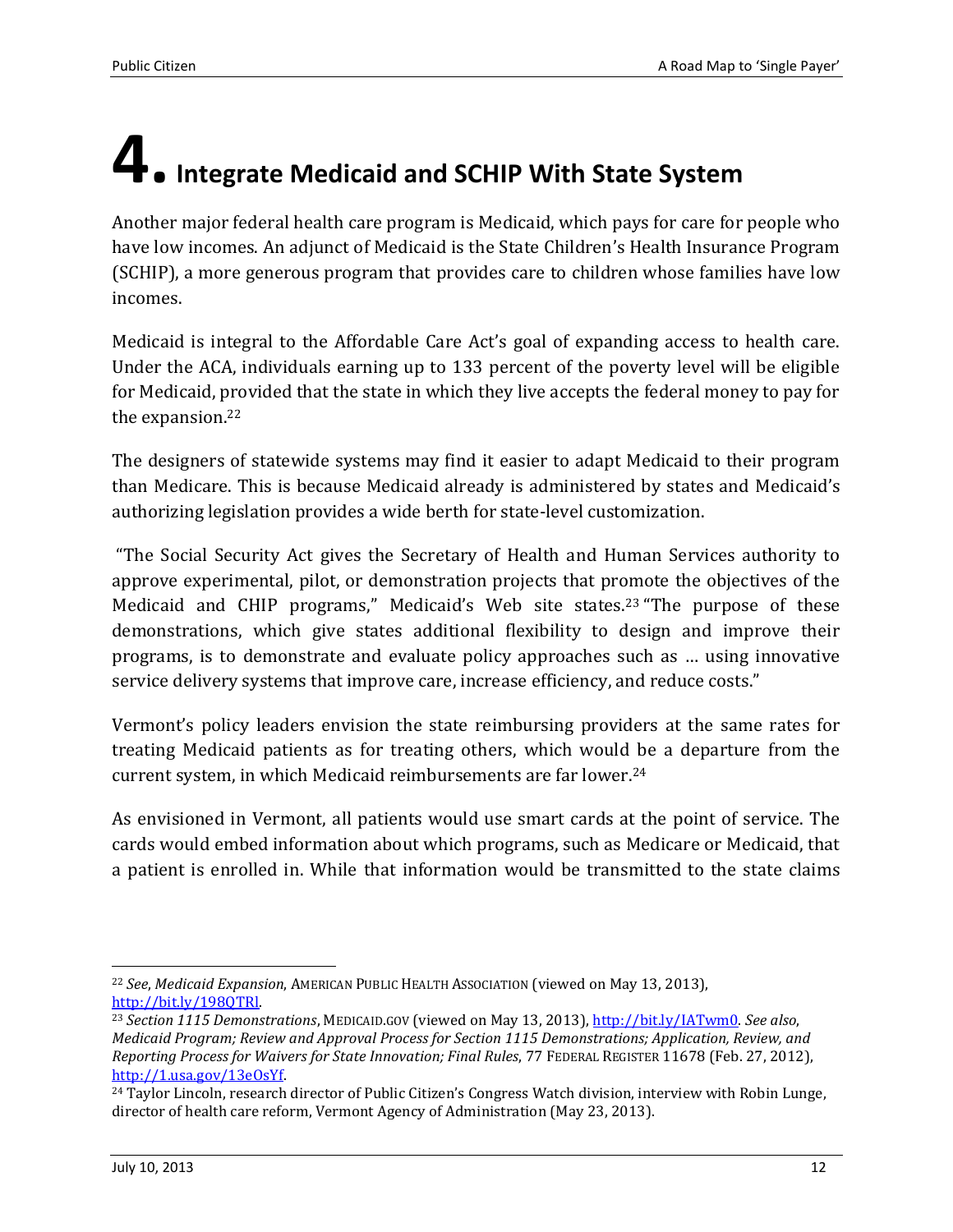processor, providers would be largely unaware and unconcerned about the patient's enrollment in Medicaid or other programs.<sup>25</sup>

"Basically Medicaid can be integrated into a single-payer system pretty much seamlessly," Robin Lunge, the coordinator of health care reform in Vermont, told Public Citizen.<sup>26</sup>

In their review of options for Vermont, Hsiao et al. also expressed confidence that the state would be able to shape the Medicaid program to suit its broad objective of a unified system. "In summary, there is great flexibility in Medicaid and SCHIP through waivers, which would allow the state to align benefits, payment methods, and other administration," they wrote.<sup>27</sup>

**Conclusion:** The Medicaid hurdle appears to be surmountable.

# <span id="page-12-0"></span>**5. Determine How to Deal With Workers' Compensation**

### **Health Benefits**

Workers' compensation is a system that operates under the auspices of state laws that provides health care coverage and compensation for lost wages to employees who are injured on the job. Employees, meanwhile, are prohibited from suing their employer to seek compensation for injuries, except under extraordinary circumstances.

Private insurance companies administer most states' workers' compensation systems.<sup>28</sup> Some states administer a fund themselves. In most cases, employers pay premiums based on their claims history to insurance companies or to state funds. Some employers provide self-insured workers' compensation benefits. Health care provided pursuant to workers' compensation accounts for a small percentage of overall care. In Vermont, for instance, workers' compensation is responsible for about 2 percent of health care spending.<sup>29</sup>

There are various alternatives for how to deal with workers' compensation in the context of a unified state health care system.

First, the ostensibly simplest solution would be to have the state system fulfill the health care needs arising from workplace injuries. But this approach is hindered by characteristics

 $\overline{a}$ <sup>25</sup> *Id.*

<sup>26</sup> *Id.*

<sup>27</sup> *Hsiao et al., supra* note 16, at 17.

<sup>28</sup> *See, e.g.*, ROBIN LUNGE, DIRECTOR OF HEALTH CARE REFORM,(VERMONT) AGENCY OF ADMINISTRATION, INTEGRATION OR ALIGNMENT OF VERMONT'S WORKERS' COMPENSATION SYSTEM WITH GREEN MOUNTAIN CARE IN ACCORDANCE WITH ACT 48, SECTION 8(B) (Jan. 15, 2013), at 15[, http://bit.ly/ZVh3ku.](http://bit.ly/ZVh3ku) <sup>29</sup> *Id.*, at 4.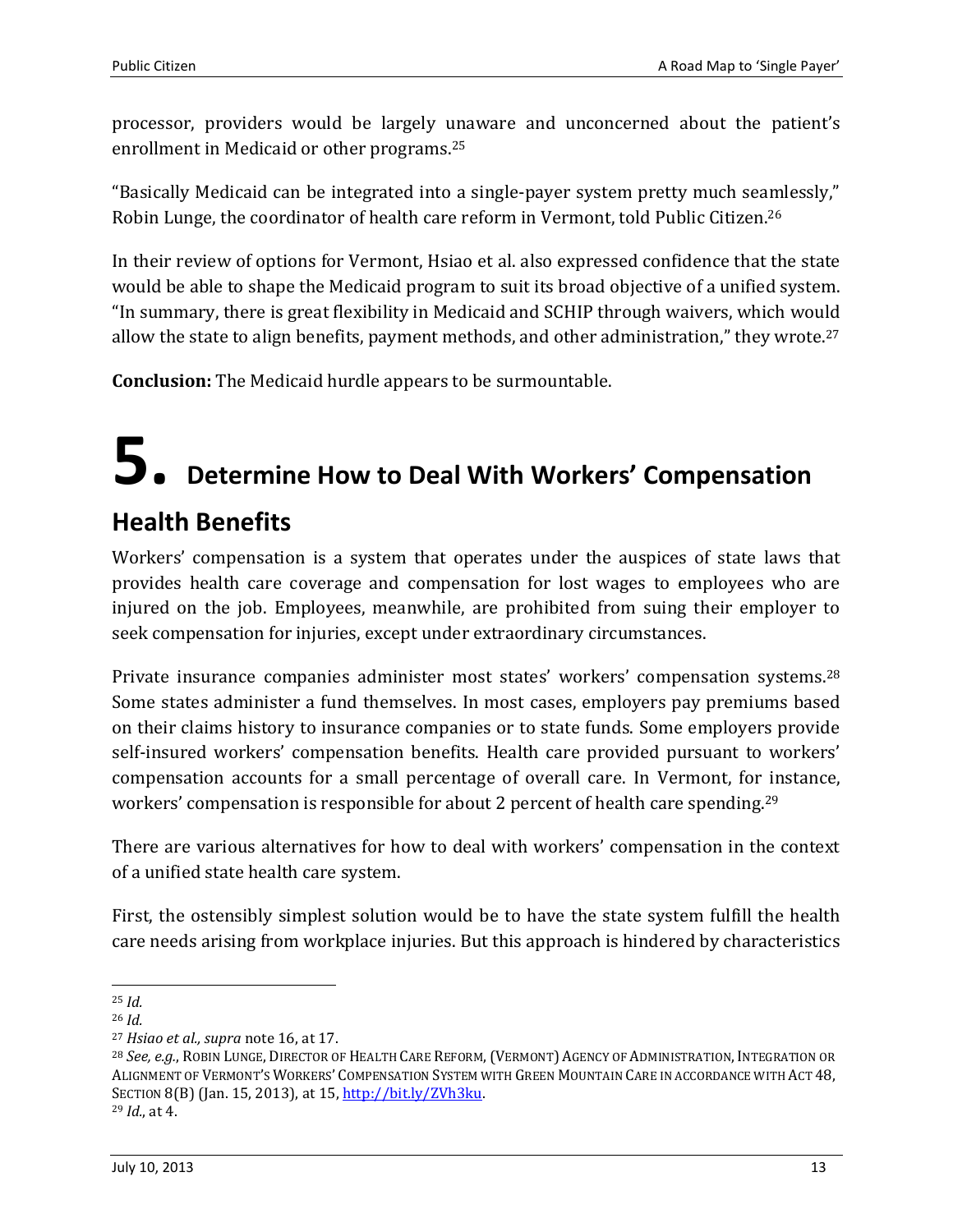of workers' compensation that distinguish it from other health care services. For instance, workers' compensation is viewed as providing an incentive to employers to provide safer workplaces, as employers with more claims are assessed higher premiums. Some have speculated that completely integrating the health care component of workers' compensation into a single-payer system could reduce or eliminate the deterrents instilled in conventional workers' compensation programs. 30

Also, health benefits that are provided pursuant to workers compensation are at times more comprehensive and costly than under private health insurance because the program involves a goal of returning the injured person to work as rapidly as possible. <sup>31</sup> A state system likely would not provide this enhanced level of benefits.

Further, because workers' compensation benefits include both health care and compensation for lost wages, workers' compensation insurers may be unwilling to continue offering their services if they are forced to cede the health care component, which allows them to monitor employees' recoveries. 32

A second option (which would apply to states that currently use private insurance companies to administer their programs) would be for states to convert entirely to a publicly administered system. This would facilitate accomplishing the objective of creating a unified system but would constitute a major change for a state. But the minority of states that already operate their own workers' compensation systems should have little trouble aligning their workers' compensation benefits with a unified health care system.

A third and more modest option would be to have the state serve as an intermediary between health care providers and workers' compensation health insurance companies in a manner similar to the way that this paper suggests that a state might seek to integrate Medicare and Medicaid with its health care system.

**Conclusion:** Because workers' compensation is operated by the states, states have the power to integrate their program into a unified health care system. The minority of states that already operate their own systems would be well positioned. States that currently use private insurance could choose to convert their entire workers' compensation system to a state-operated program to facilitate integration.

States that do not want to overhaul their workers' compensation program should be able to devise a system that captures many of the benefits of a single-payer system by having the state serve as a hub that would accept claims from providers and submit them to private

l <sup>30</sup> *Id.*, at 7.

<sup>31</sup> *Id.*, at 3.

<sup>32</sup> *Id.*, at 11.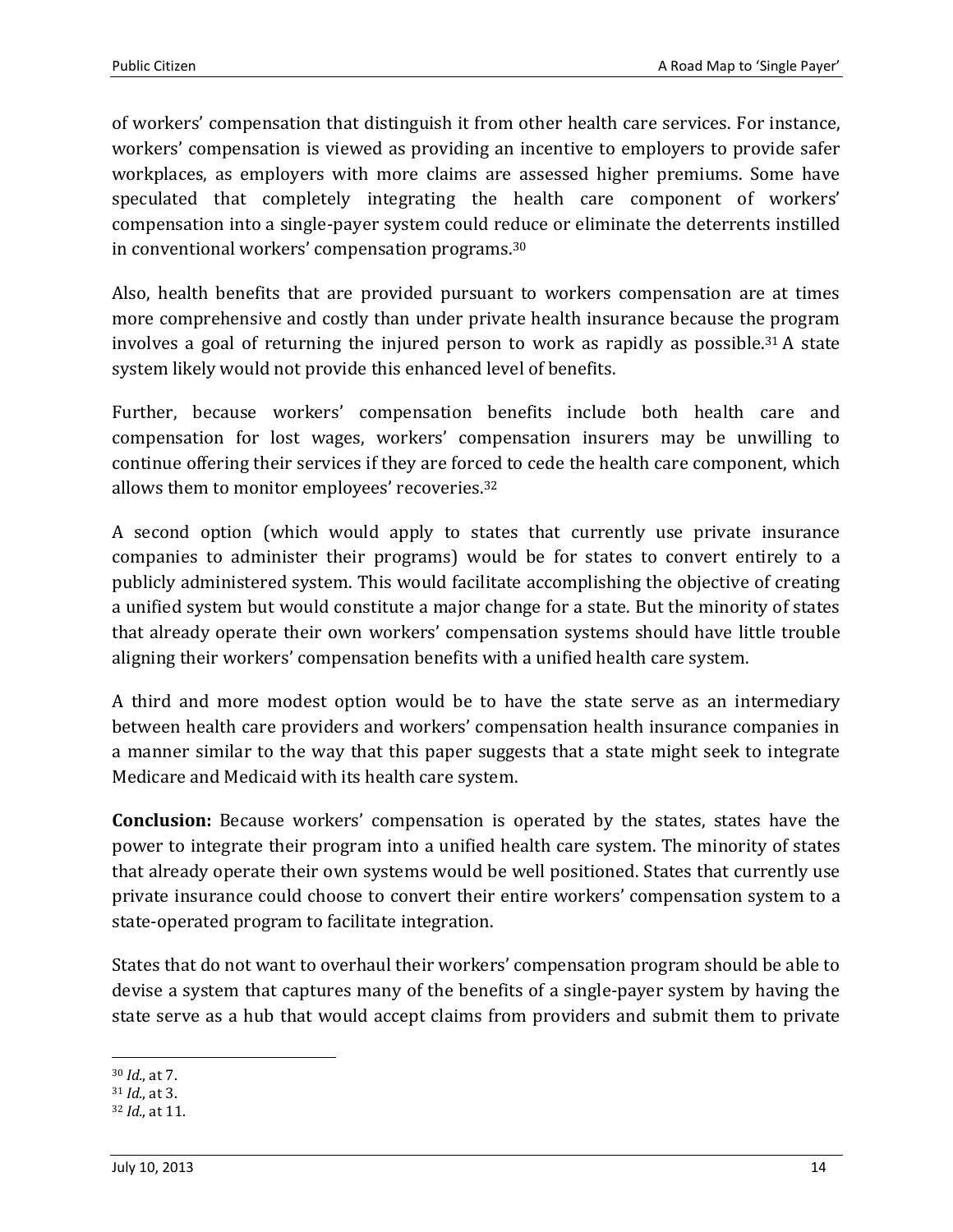insurers for reimbursement. This would constitute an additional step compared to an entirely integrated system, but would be far more efficient than requiring providers to interact directly with private insurers.

Regardless of the structure, a state offering universal care to residents would need to take precautions to ensure that care rendered as a result of workplace injuries is properly billed as workers' compensation, such that employers are held accountable for the expenses. Otherwise, employers could escape paying their share simply by instructing injured employees to seek care pursuant to the benefits they enjoy as state residents.

# <span id="page-14-0"></span>**6. Address Other Federal Health Benefits Programs**

Aside from Medicare and Medicaid, numerous federal programs provide health care benefits. These include health plans for federal civil servants, uniformed service members and military veterans.

Integrating these programs into a unified state system will be challenging. A state may be able to enhance efficiency by interposing itself as a claims processor between providers and insurers, as suggested elsewhere in this paper regarding Medicare and Medicaid.

It also is conceivable that a state-operated health care program could apply to become an insurer for federal employees. <sup>33</sup> On behalf of federal employees who choose the stateoperated option, the federal government would pay the state the same premiums as it would otherwise have paid to private health insurance companies.

Some federal programs may not lend themselves to integration with a state system. For instance, the U.S. Department of Veterans Affairs provides direct services to eligible patients. It is difficult to imagine how the VA's services would fit within a unified state system.

**Conclusion:** As with Medicare and Medicaid, a state should be able to act as a claims processor for care rendered to most federal employees, and thereby realize enhanced efficiencies. If a state were able to become an approved insurer to provide federal health benefits, that would offer the potential for a significantly greater level of integration. But it may not be possible to integrate some federal benefits programs into a state system.

 $\overline{\phantom{0}}$ 

<sup>33</sup> Taylor Lincoln, research director of Public Citizen's Congress Watch division, interview with Robin Lunge, director of health care reform, Vermont Agency of Administration (May 23, 2013).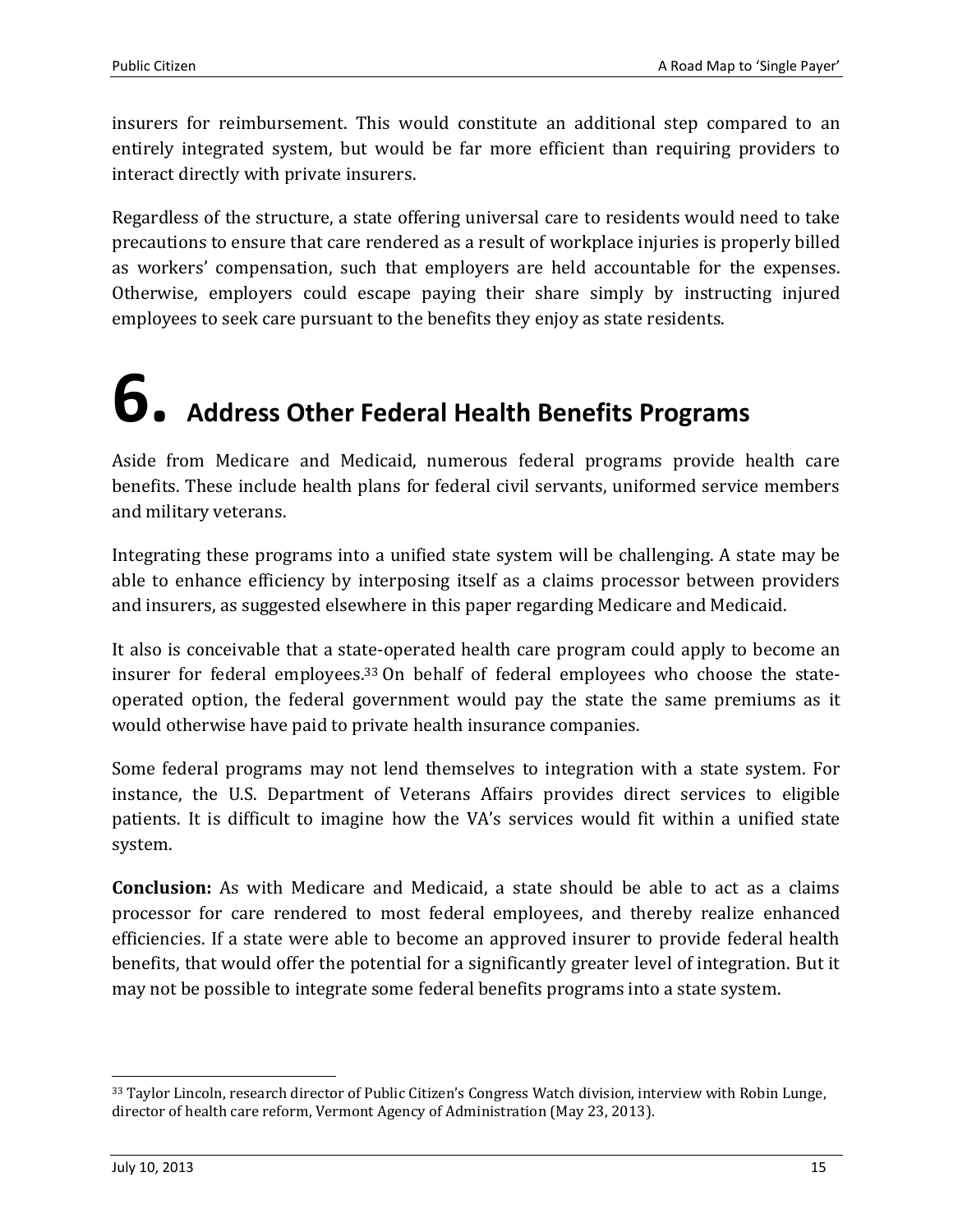# <span id="page-15-0"></span>**7. Avoid Being Struck Down on ERISA Grounds**

The federal Employee Retirement Income Security Act of 1974 (ERISA) regulates employer-provided benefits, particularly concerning retirement and health care plans. The law is vexing for states that seek to alter their health care systems because ERISA's mandates "supersede any and all state laws" on employee benefit plans.<sup>34</sup>

The implications of ERISA are complicated and remain the source of much conjecture. Much of what has been determined about how the law works in the real world is a product of court opinions, some of which are conflicting. For the most part, ERISA has been interpreted as prohibiting state laws from dictating the composition of health care benefits that employers must offer.

But, pursuant to the McCarran-Ferguson Act of 1945, states retain the explicit authority to regulate "the business of insurance."<sup>35</sup> This authority appears to give states leeway to regulate the conduct of health insurance companies (but not to dictate businesses' choices in purchasing products from those health insurance companies).<sup>36</sup>

Further complicating matters, states' prerogative to regulate insurance does not permit them to interfere in the health care plans of businesses that self-insure their health care benefits.<sup>37</sup> Nearly 60 percent of U.S. businesses that offer health insurance benefits are selfinsured, according to a 2012 report of the Employee Benefit Research Institute.<sup>38</sup>

The restrictions in ERISA combined with the prevalence of self-insured businesses create dilemmas for states that seek to transition to unified, universal systems. How can a state attract patients currently covered by self-insurance programs into its system? And how can it devise a revenue model to fund a single-payer system without running aground of ERISA?

One proposed financing system for a unified, universal state-coordinated system would be to impose a payroll tax. A payroll tax appears to be well-suited to fulfilling the objectives of a unified system because it would provide an enticement to employers to drop their own plan if they are separately paying into the state system.

 $\overline{a}$ 

<sup>34</sup> *See*, Other Laws, 29 U.S.C., § 1144.

<sup>35</sup> *See*, Declaration of Policy, 15 U.S.C. § 1011.

<sup>36</sup> *See*, *e.g.*, *Hsiao et al., supra* note 16, at 11.

<sup>37</sup> *Id.*, at 9.

<sup>38</sup> PAUL FRONSTIN, SELF-INSURED HEALTH PLANS: STATE VARIATION AND RECENT TRENDS BY FIRM SIZE, EMPLOYEE BENEFIT RESEARCH INSTITUTE (November 2012)[, http://bit.ly/Wv8Otd.](http://bit.ly/Wv8Otd)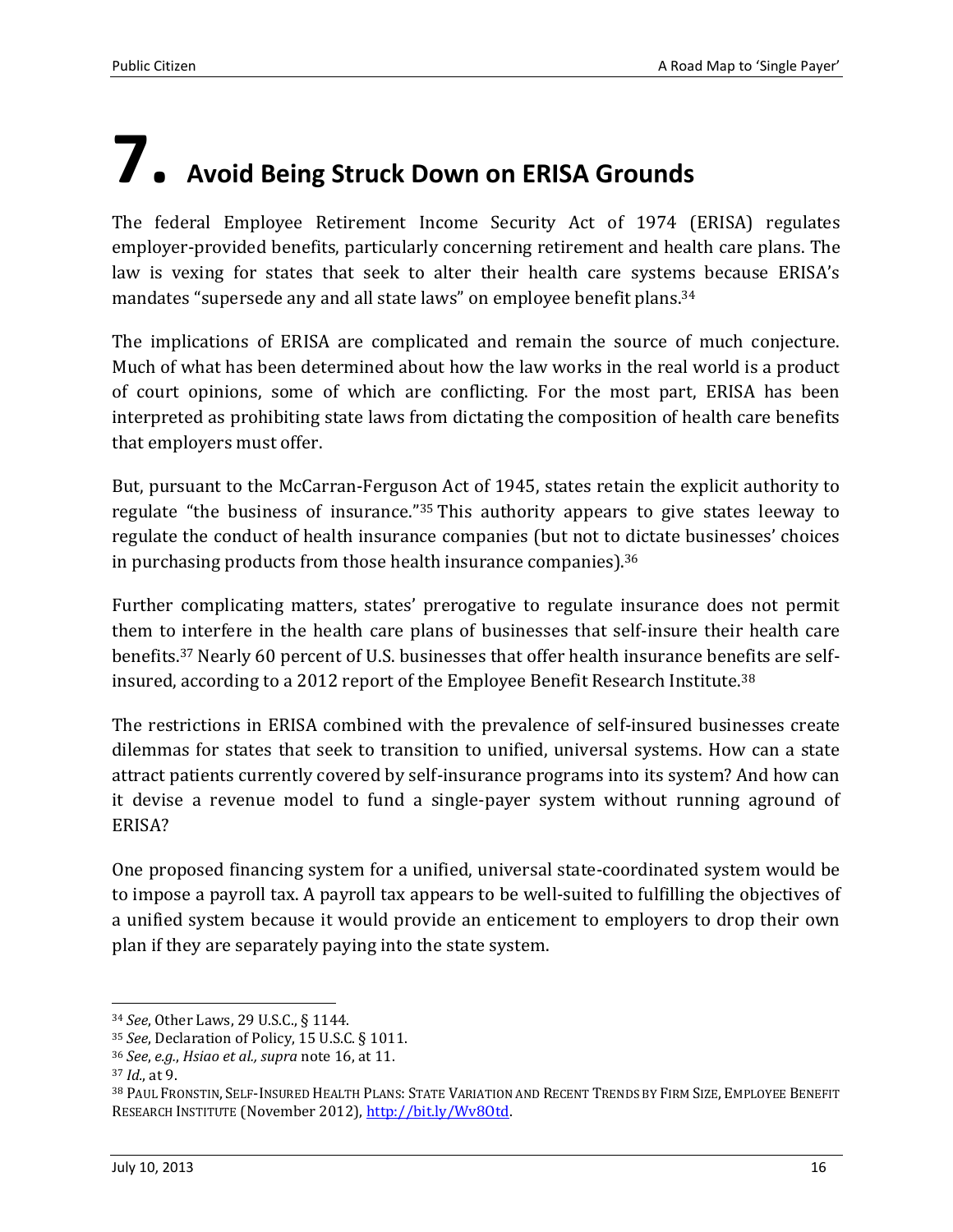But use of a payroll tax is potentially risky for the same reason. A court could determine that such a tax would give businesses no practical choice but to drop their self-insured plan because they (or their employees) would simultaneously be required to pay to participate in the state-operated health care system. As such, a court could rule that a payroll tax to fund a health care system would violate ERISA.

Alternatively, a state could impose a payroll tax in a manner that would exempt selfinsured employers. But such a "pay or play" strategy, which most single-payer advocates oppose on policy grounds, could also face legal jeopardy. In 2006, a federal court voided a Maryland law that required employers to offer either a certain level of benefits or pay a levy to the state. The court determined that the choice presented employers with an "irresistible incentive" to alter their benefits offerings, and thus constituted an intrusion on ERISA. 39

A broad-based income tax that avoided mention of ERISA to finance a state-run system appears likely to pass legal muster because it would be imposed on residents, not businesses. But an income tax could face resistance from the members of the public because of its potential to reduce their take-home pay. In theory, any income tax to fund public health care would be roughly cancelled out by higher salaries. That is, employers would pass on their savings from avoided health insurance premiums to their employees. But while the income tax would be certain, the expected commensurate increase in salaries would remain speculative at the outset.

Despite the foregoing concerns, many experts believe that a payroll tax would survive an ERISA challenge. Patricia A. Butler, who has written extensively on the ERISA implications relating to state health care plans, told consultants exploring options for Vermont that a payroll tax should pass muster because "both taxation and health care financing are exercises of traditional state authority that a court should not presume Congress intended to preempt" and "a payroll tax is not substantively different from other revenue sources that could be used to fund a single-payer system such as income taxes or other assessments." 40

But Butler separately has acknowledged that "There are no guarantees about how a court will analyze a state law."<sup>41</sup>

Phyllis Borzi, assistant secretary of Labor for the Employee Benefits Security Administration in the U.S. Department of Health and Human Services, offered a stronger

<sup>39</sup> PATRICIA A. BUTLER, INCLUDING EMPLOYER FINANCING IN STATE HEALTH REFORM INITIATIVES:

IMPLICATIONS OF RECENT COURT DECISIONS (January 2009), at 4[, http://bit.ly/18GqSJP.](http://bit.ly/18GqSJP)

<sup>40</sup> *Hsiao et al., supra* note 16, at 10.

<sup>41</sup> PATRICIA A. BUTLER, IMPACT OF THE MARYLAND "FAIR SHARE ACT" COURT DECISION, NATIONAL ACADEMY FOR STATE HEALTH POLICY (November 2006), at 11, http://bit.ly/13tGHBh.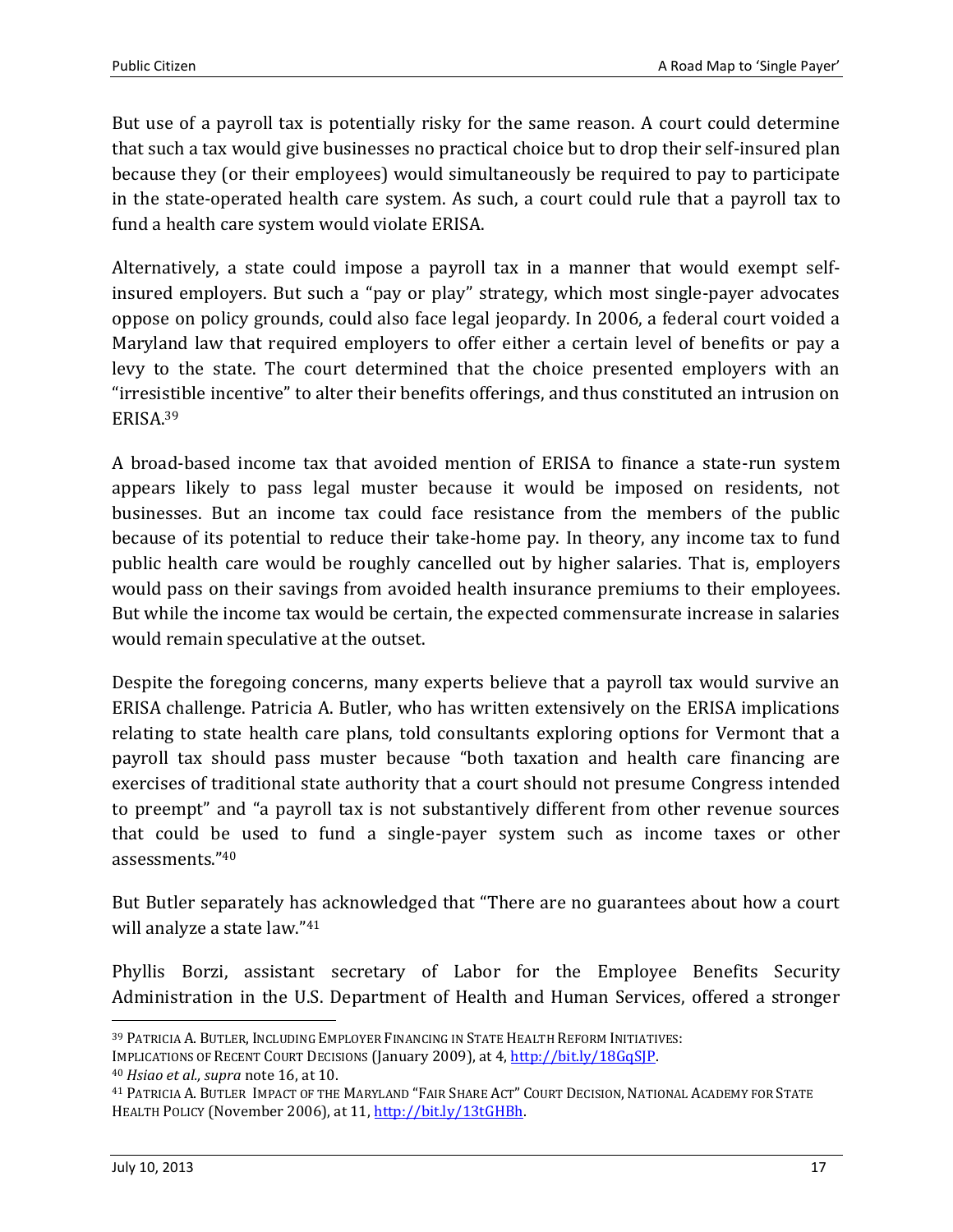affirmation of a state's ability to fund a health care system by taxing employers. "Clearly ERISA is not an impediment for states that choose to levy a fee or tax on all employers and to then use the funds to subsidize health care coverage expansions. In such a situation, the regulated entity is the employer, not the employer plan," she told Vermont's consultants.<sup>42</sup>

Robin Lunge, Vermont's health care reform coordinator, expressed similar confidence with regard to both an income tax and a payroll tax. "It doesn't make sense to me that ERISA could preempt a state's right to tax. We feel pretty good about that," Lunge told Public Citizen.<sup>43</sup>

In support of the positions put forth by Butler, Borzi and Lunge, a U.S. Appeals Court in 2007 upheld a San Francisco ordinance that required employers of certain sizes to spend \$1.17 to \$1.76 per hour per employer hour on health care. But that decision came after the ordinance was struck down by a U.S. District Court.<sup>44</sup>

**Conclusion:** Much like the individual mandate in the Affordable Care Act that was eventually upheld in a narrow decision by the U.S. Supreme Court, most any single-payer design choice would likely be at risk of being struck down by an ERISA challenge unless the Congress passes an amendment to pave the way for a state experiment.

Proposals that impose levies on all residents or employers (or both) may be more likely to survive than those that impose "pay or play" requirements on employers. Across-the-board levies also would better serve the objectives of a unified, universal system.

Because of the risks that ERISA poses, states that pursue universal care systems should include alternative funding mechanisms in their implementing legislation in case their first choice is struck down by a court.

# <span id="page-17-0"></span>**8. Determine How to Pay for the Unified Health Care**

### **Program**

Most health care services in the United States are billed either to private insurance companies, federal government programs, directly to patients, or to a combination of these sources. A unified, state-coordinated system would shift the costs for a sizeable share of health care services to the state government.

<sup>42</sup> *Hsiao et al., supra* note 16, at 10.

<sup>43</sup> Taylor Lincoln, research director of Public Citizen's Congress Watch division, interview with Robin Lunge, director of health care reform, Vermont Agency of Administration (May 23, 2013).

<sup>44</sup> PATRICIA A. BUTLER, INCLUDING EMPLOYER FINANCING IN STATE HEALTH REFORM INITIATIVES:

IMPLICATIONS OF RECENT COURT DECISIONS (January 2009), at 3[, http://bit.ly/18GqSJP.](http://bit.ly/18GqSJP)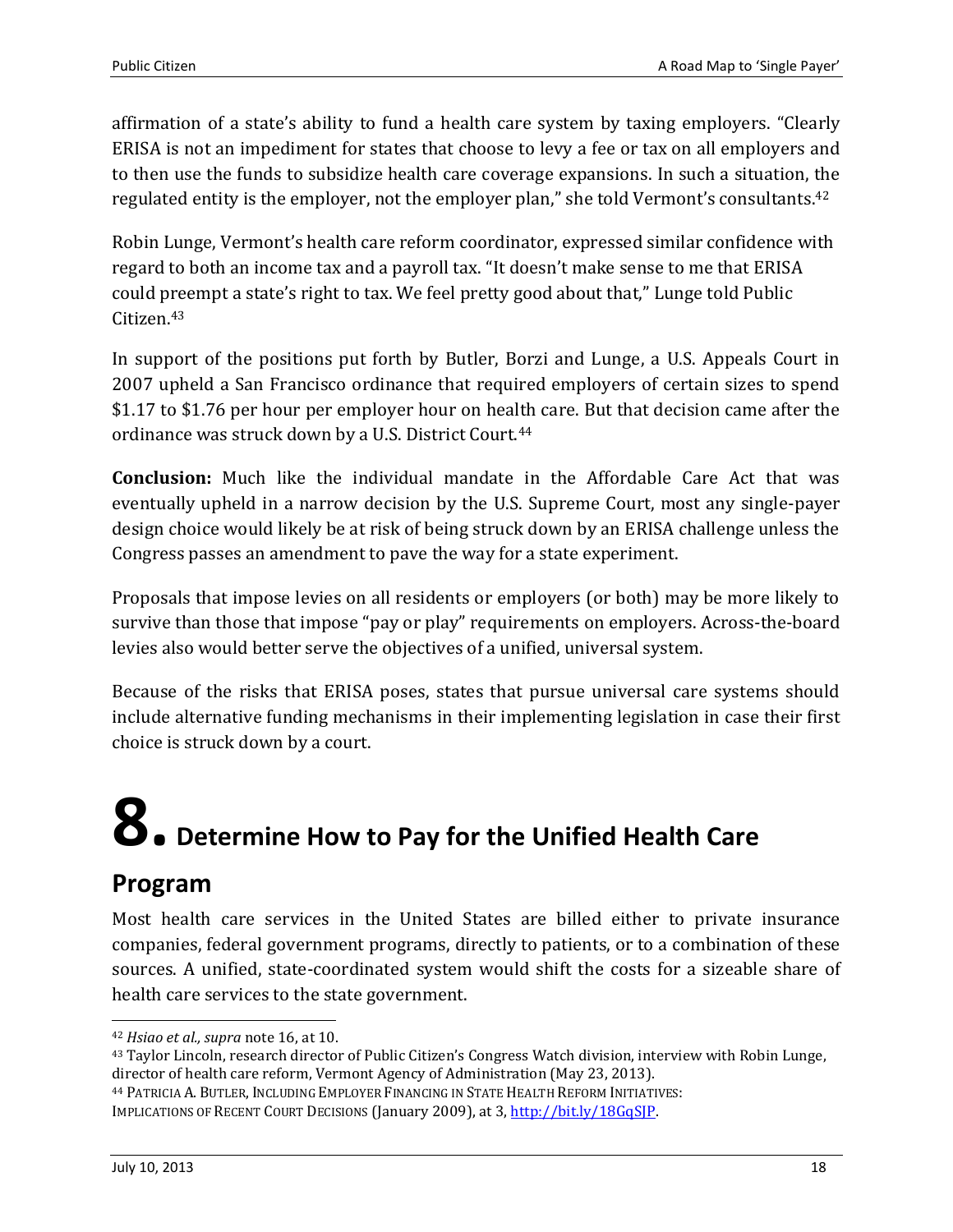A unified, universal system is likely to end up costing less overall while providing much more than a state's current system. For instance, an analysis conducted for Vermont by the University of Massachusetts Medical School Center for Health Law and Economics projected savings of about \$35 million (out of total health care expenses of \$5.9 billion) in 2017, when Vermont aims to convert to a universal care system.<sup>45</sup> Such lower costs would come despite the new system providing care to many more people, and providing more comprehensive benefits to almost everybody.

But, despite these benefits, a transition from private insurance would require increasing revenue on a scale that would appear at first blush to be jarring to a state's economy. Consider the University of Massachusetts analysis of how to fund a unified, universal system in Vermont. It assumed that payments from the federal government and other existing sources would cover \$4.3 billion of Vermont's \$5.9 billion in annual health care costs. That would leave about \$1.6 billion to be financed.<sup>46</sup> Vermont's total projected revenue for 2013, in contrast, is only \$1.5 billion. 47

The study's authors enumerated about \$1.2 billion in revenue the state currently loses due to tax deductions, otherwise known as tax expenditures. The authors suggested that Vermont should contemplate reducing those deductions to pay for its health care plan.

"A fundamental restructuring of Vermont's revenue system should be considered strategically given the potentially important interplay between funding [universal care] and possible reforms to Vermont's tax code," the authors wrote.<sup>48</sup>

The paper by Hsiao et al. on alternatives for Vermont to achieve universal care recommended instituting payroll taxes ranging from 12 to 17 percent, mostly paid by employers. 49

Although significant, the practical effects of such a payroll tax could be softened by at least two factors. First, a compulsory payroll tax would entail employers sending roughly the same amount to the state health care agency as they otherwise would pay to health insurance companies. Thus, their bottom line would be largely unaffected.

2017 ANALYSIS (Prepared for Vermont Agency of Administration) (Jan. 24, 2013), at xv, [http://bit.ly/17ZmaFz.](http://bit.ly/17ZmaFz) 49 *Hsiao et al., supra* note 16, at viii.

 $\overline{\phantom{0}}$ <sup>45</sup> UNIVERSITY OF MASSACHUSETTS MEDICAL SCHOOL CENTER FOR HEALTH LAW AND ECONOMICS

AND WAKELY CONSULTING GROUP INC. STATE OF VERMONT HEALTH CARE FINANCING PLAN BEGINNING CALENDAR YEAR 2017 ANALYSIS (Prepared for Vermont Agency of Administration) (Jan. 24, 2013), at xi[, http://bit.ly/17ZmaFz](http://bit.ly/17ZmaFz) <sup>46</sup> *Id.*, at 66.

<sup>47</sup> *Table 1A – State of Vermont Legislative Joint Fiscal Office* (January 2013)[, http://bit.ly/12CCtXN.](http://bit.ly/12CCtXN) <sup>48</sup> UNIVERSITY OF MASSACHUSETTS MEDICAL SCHOOL CENTER FOR HEALTH LAW AND ECONOMICS

AND WAKELY CONSULTING GROUP INC. STATE OF VERMONT HEALTH CARE FINANCING PLAN BEGINNING CALENDAR YEAR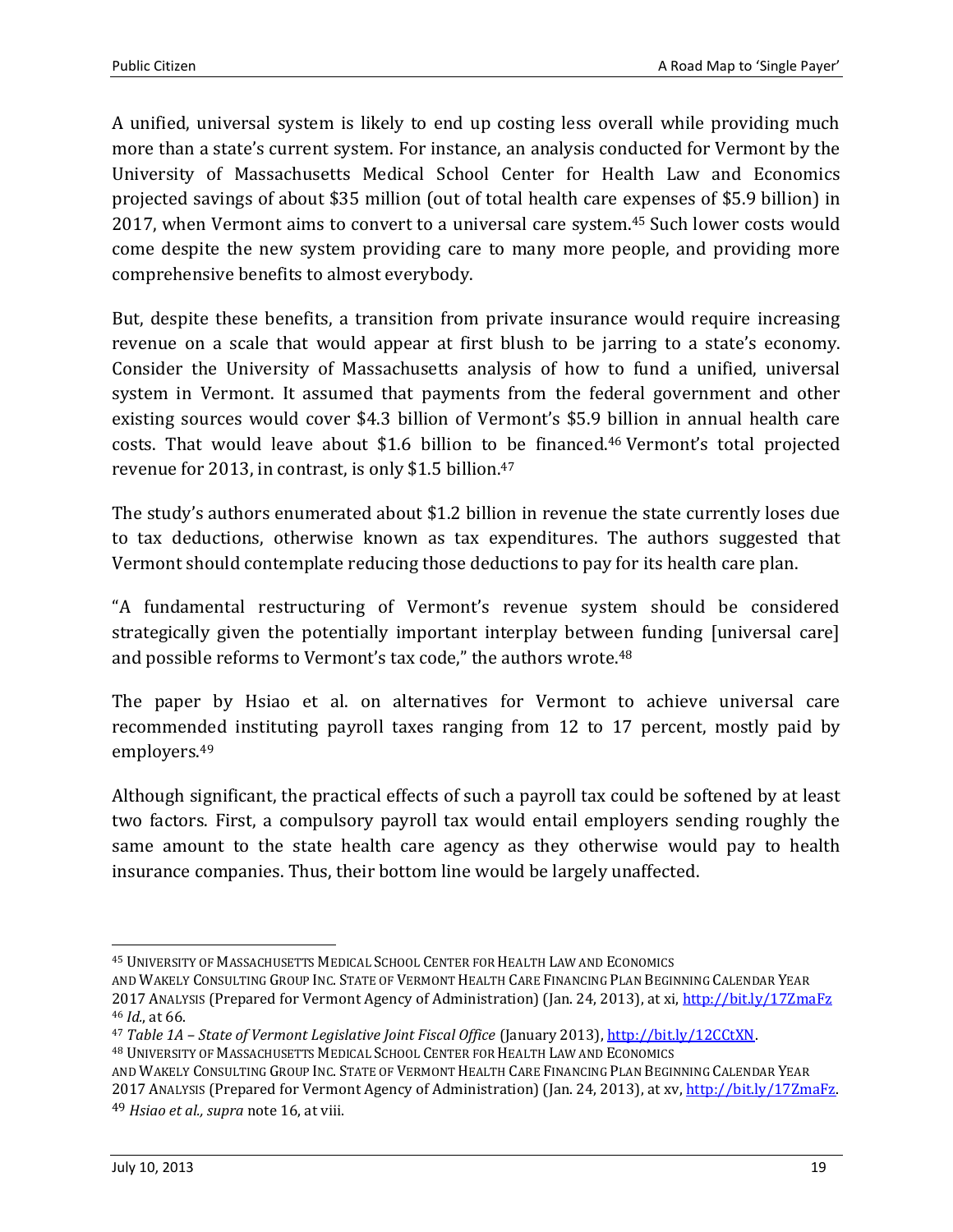Second, a state intent on converting to a single-payer system would likely enjoy a head start in transitioning people off of private health insurance because about 10 percent of the nation's civilian employees work for state and local governments. <sup>50</sup> Governmental jurisdictions that share the objectives of a single-payer system should be willing participants in the transition.

**Conclusion:** Converting the portion of health care funding that is currently paid to private insurance companies to a government-funded alternative would represent a major shift, even though the overall costs may be less than under the current system. The critical factor in designing a state-administered system would be to make sure that the shift in costs occurs in the least disruptive manner possible.

A payroll tax paid entirely or primarily by employers may offer the potential for the least disruptive transition. In theory, employers would simply end up paying a state fund roughly the same amount of money that they currently pay to insurance companies. Employees, meanwhile, would trade in their private insurance coverage for access to the state plan. The use of a payroll tax would rely on its surviving potential challenges on ERISA grounds, as discussed above.

### **Conclusion**

<span id="page-19-0"></span>A state's effort to enact a unified, universal health care system would require overcoming significant legal and logistical hurdles, but would offer enormous potential dividends.

Existing federal law appears to provide flexibility to overcome many challenges by permitting alignment of the billing systems for federal programs with a state system. The obstacles posed by the Employee Retirement Income Security Act of 1974 are perhaps most vexing because most any design could be subject to court challenge, although there is reason for optimism that a well-crafted law would survive an ERISA challenge.

Implementing a unified state system once a design strategy is finalized would be a major technical challenge, primarily in the area of information technology. A well-operated system would involve a claims hub that would rely on significant automation to process billing submissions.

 $\overline{a}$ 

<sup>50</sup> The civilian labor force in July 2010 was 153.6 million, according to the Bureau of Labor Statistics. State and local governments employed 16.6 million full-time equivalent workers in 2010, according to the U.S. Census Bureau. *See, Employment Situation*, U.S. Bureau of Labor Statistics (Aug. 6, 2010),<http://1.usa.gov/178GRSL> and *State and Local Governments Employ 16.6 Million Full-Time Equivalent Employees in 2010*, United States Census (Aug. 30, 2011)[, http://1.usa.gov/mU3v6S.](http://1.usa.gov/mU3v6S)